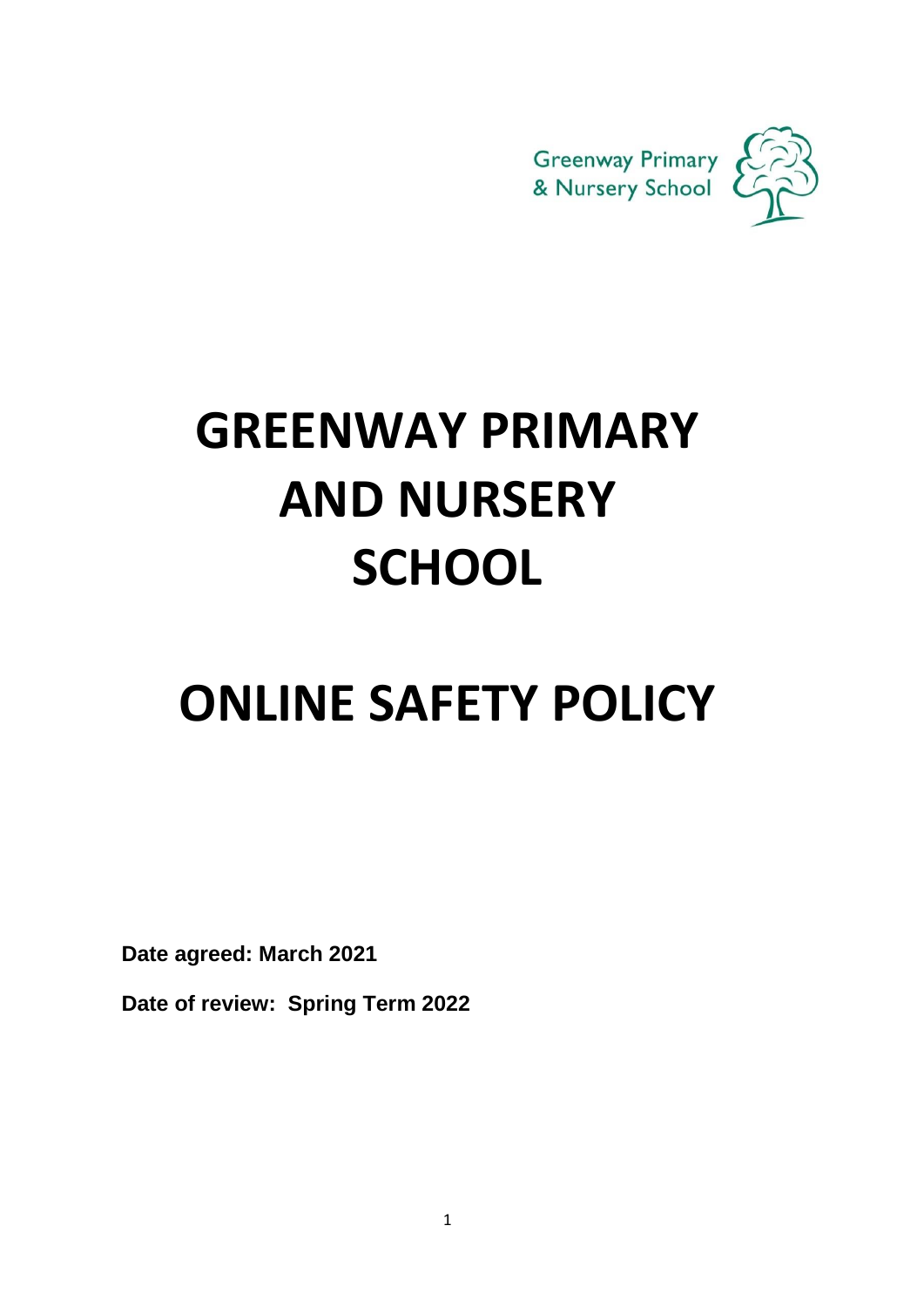# **Contents**

| 1. |                                                                                                |  |
|----|------------------------------------------------------------------------------------------------|--|
| 2. |                                                                                                |  |
| 3. |                                                                                                |  |
| 4. |                                                                                                |  |
|    |                                                                                                |  |
|    |                                                                                                |  |
|    |                                                                                                |  |
|    |                                                                                                |  |
|    |                                                                                                |  |
|    |                                                                                                |  |
| 5. |                                                                                                |  |
| 6. |                                                                                                |  |
| 7. |                                                                                                |  |
| 8. |                                                                                                |  |
| 9. |                                                                                                |  |
|    | Appendix A -Online Safety Acceptable Use Agreement - Staff* and Governors1                     |  |
|    | Appendix B - Online Safety Acceptable Use Agreement - Peripatetic teachers/coaches, supply     |  |
|    | Appendix C - Requirements for visitors, volunteers and parent/carer helpers 7                  |  |
|    |                                                                                                |  |
|    | Appendix E - Online safety policy guide - Summary of key parent/carer responsibilities  11     |  |
|    | Appendix F - Guidance on the process for responding to cyberbullying incidents  12             |  |
|    | Appendix G - Guidance for staff on preventing and responding to negative comments on social    |  |
|    |                                                                                                |  |
|    |                                                                                                |  |
|    |                                                                                                |  |
|    | Appendix K - Safeguarding & remote learning during coronavirus (COVID-19) -Useful resources 20 |  |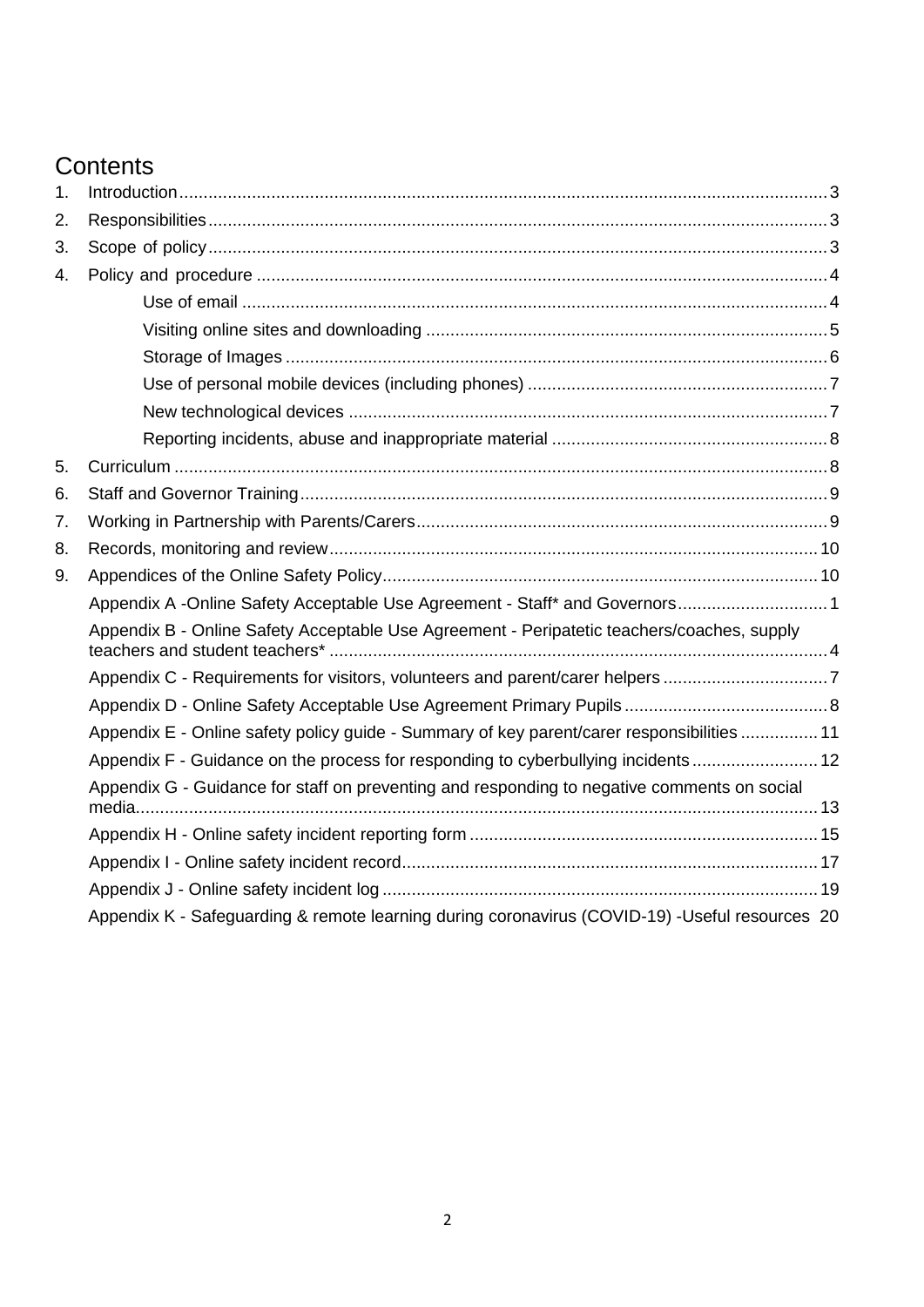### <span id="page-2-0"></span>**1. Introduction**

Greenway Primary & Nursery School ('the school') recognises that internet, mobile and digital technologies provide positive opportunities for children and young people to learn, socialise and play but they also need to understand the challenges and risks.. The digital world is an amazing place, but with few rules. It is vast and fast moving and young people's future economic success may be partly dependent on their online skills and reputation. We are, therefore, committed to ensuring that **all** pupils, staff and governors will be supported to use internet, mobile and digital technologies safely. This is part of our safeguarding responsibility. Staff are aware that some pupils may require additional support or teaching, including reminders, prompts and further explanation to reinforce their knowledge and understanding of online safety issues.

We are also committed to ensuring that all those who work with children and young people, including their parents/carers, are informed about the ever-changing risks so that they can take an active part in helping children and young people navigate the online world safely and confidently.

#### <span id="page-2-1"></span>**2. Responsibilities**

.

The Head teacher and Governing Body have ultimate responsibility to ensure that appropriate online safety policy and practice is embedded and monitored. The named online safety co-ordinator in this school is **Mrs Deb**

All breaches of this policy must be reported **to Mrs Deb.**

All breaches of this policy that may have put a child at risk must also be reported to the Designated Safeguarding Lead (DSL) **Mrs Katharine Ellwood.**

Organisations that are renting space from the school and are a totally separate organisation should have and follow their own online safety policy and acceptable use agreements. **If, however, they have any access to the school network, cloud based services and/or equipment then they must adhere to the school's online safety procedures and acceptable use agreements.** If an organisation doesn't have a policy then school can support them to get one in place.

#### <span id="page-2-2"></span>**3. Scope of policy**

The policy applies to:

- **•** pupils
- **•** parents/carers
- **•** teaching and support staff
- **•** school governors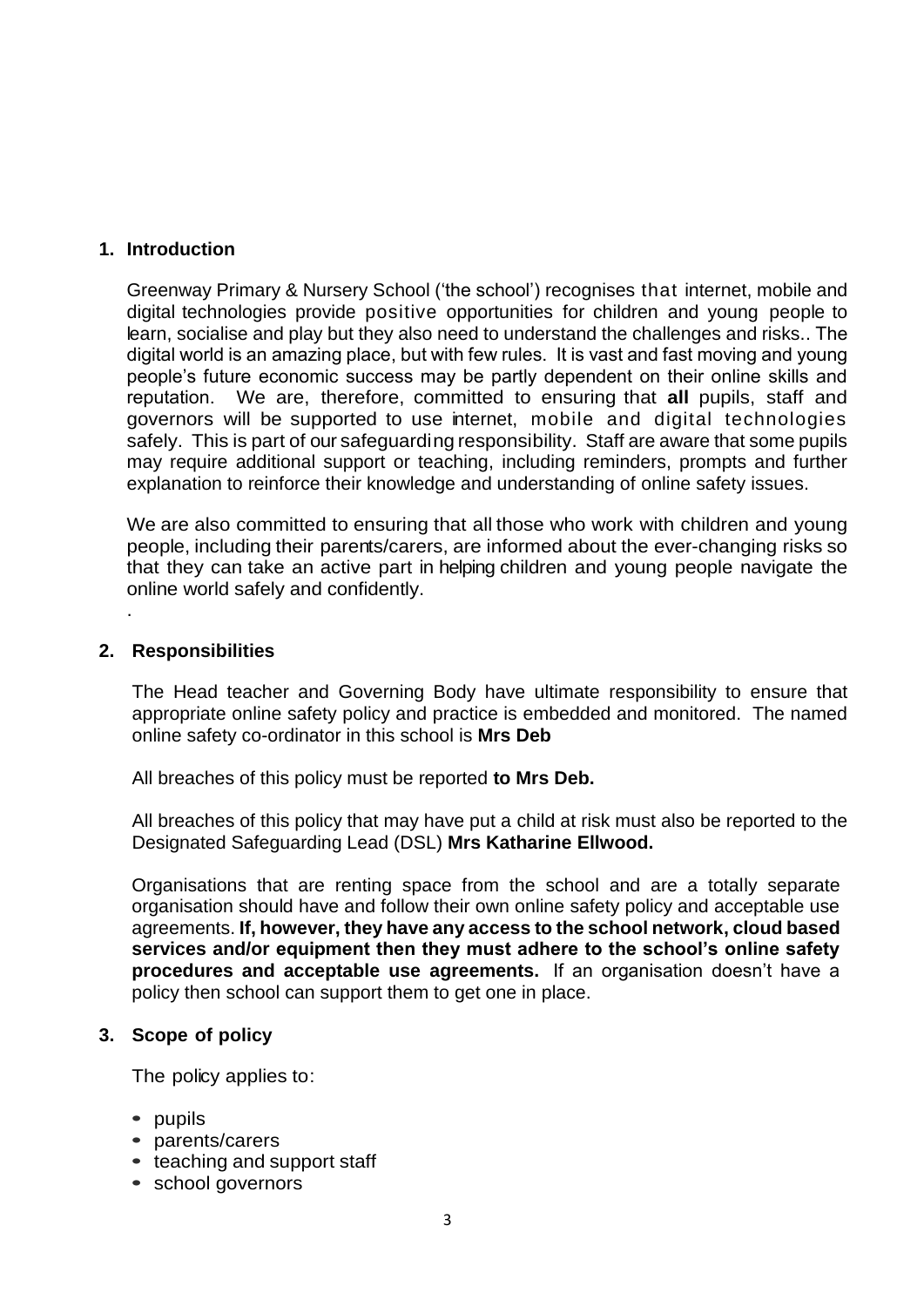- **•** peripatetic teachers/coaches, supply teachers, student teachers
- **•** visitors
- **•** volunteers
- **•** voluntary, statutory or community organisations using the school's facilities

The school also works with partners and other providers to ensure that pupils who receive part of their education off site or who are on a school trip or residential are safe online.

The school provides online safety information for parents/carers, for example, through the website, in newsletters and at events. It is important that parents/carers understand their key role in supporting their child/ren to behave appropriately and keep themselves safe online.

This policy, supported by its acceptable use agreements, is intended to protect the interests and safety of the whole school community. It is linked to the following school policies and documents: Keeping Children Safe in Education, Safeguarding, Child Protection, Data Retention, Privacy, Health and Safety, Remote Learning, Behaviour, Anti-bullying and PSHE/RS &HE policies and the home–school agreement,

#### <span id="page-3-0"></span>**4. Policy and procedure**

The school seeks to ensure that internet, mobile and digital technologies are used effectively and safely, for their intended educational purpose, in ways that will not infringe legal requirements or create unnecessary risk.

The school expects everyone to use internet, mobile and digital technologies responsibly and strictly according to the conditions set out in this policy. This policy also includes expectations on appropriate online behaviour and use of technology outside of school for pupils, parents/carers, staff and governors and all other visitors to the school.

#### <span id="page-3-1"></span>4.1 Use of email

Staff and governors should use a school email account or Governor Hub for all official school communication to ensure everyone is protected through the traceability of communication. Under no circumstances should staff contact pupils, parents or conduct any school business using a personal email address.

Pupils should use school approved accounts on the school system for educational purposes. Where required parent/carer permission will be obtained for the pupil account to exist. For advice on emailing, sharing personal or confidential information or the need to gain parent permission refer to the Privacy notice. Emails created or received as part of any school role will be subject to disclosure in response to a request for information under the Freedom of Information Act 2000.

# **Staff, governors and pupils should not open emails or attachments from suspect sources and should report their receipt to Mrs Deb.**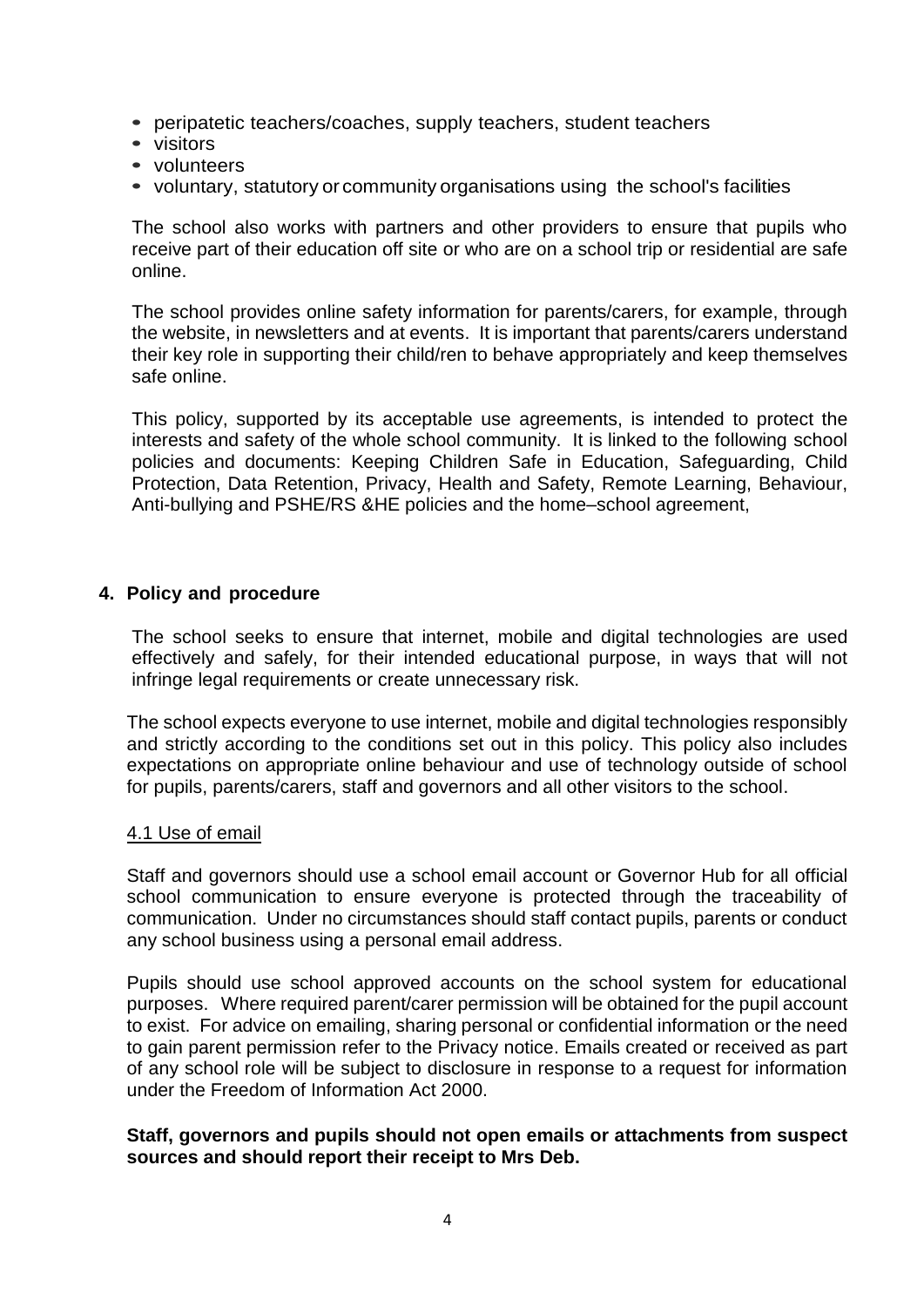**Users must not** send emails which are offensive, embarrassing or upsetting to anyone (i.e. cyberbullying).

# <span id="page-4-0"></span>4.2 Visiting online sites and downloading

- Staff must preview sites, software, and apps before their use in school or before recommending them to pupils. Before using any online service that requires user accounts to be created or the sharing of any personal data, staff must consult with the Data Protection Officer with details of the site/service and seek approval from a senior leader. The terms and conditions of the service should be read and adhered to, and parental/carer permission sought where required. If internet research is set for homework, specific sites will be suggested that have previously been checked by the teacher. All users must observe copyright of materials from electronic sources.
- Staff must only use pre-approved systems if creating blogs, wikis or other online content particularly in the context of remote learning.
- When working with pupils searching for images should be done through Google Safe Search (standard through the HICS service), Google Advanced Search or a similar application that provides greater safety than a standard search engine.

# **Users must not**:

Visit internet sites, make, post, download, upload, or pass on, material, remarks, proposals or comments that contain or relate to:

- Indecent images of children actually or apparently under the age of 18 or images of child abuse (i.e images of children, digital or cartoons, involved in sexual activity or posed to be sexually provocative)
- Indecent images of vulnerable people over the age of 18 (i.e. images of vulnerable people, digital or cartoons involved in sexual activity or posed to be sexually provocative)
- Adult material that breaches the Obscene Publications Act in the UK
- Promoting discrimination of any kind in relation to the protected characteristics: age, disability, gender reassignment, marriage and civil partnership, pregnancy and maternity, race or ethnicity, religion or belief, sex, sexual orientation
- Promoting hatred against any individual or group from the protected characteristics above
- Promoting illegal acts including physical or sexual abuse of children or adults, violence, bomb making, drug and alcohol abuse and software piracy
- Any material that may bring the school or any individual within it into disrepute e.g. promotion of violence, gambling, libel and disrespect

# **Users must not:**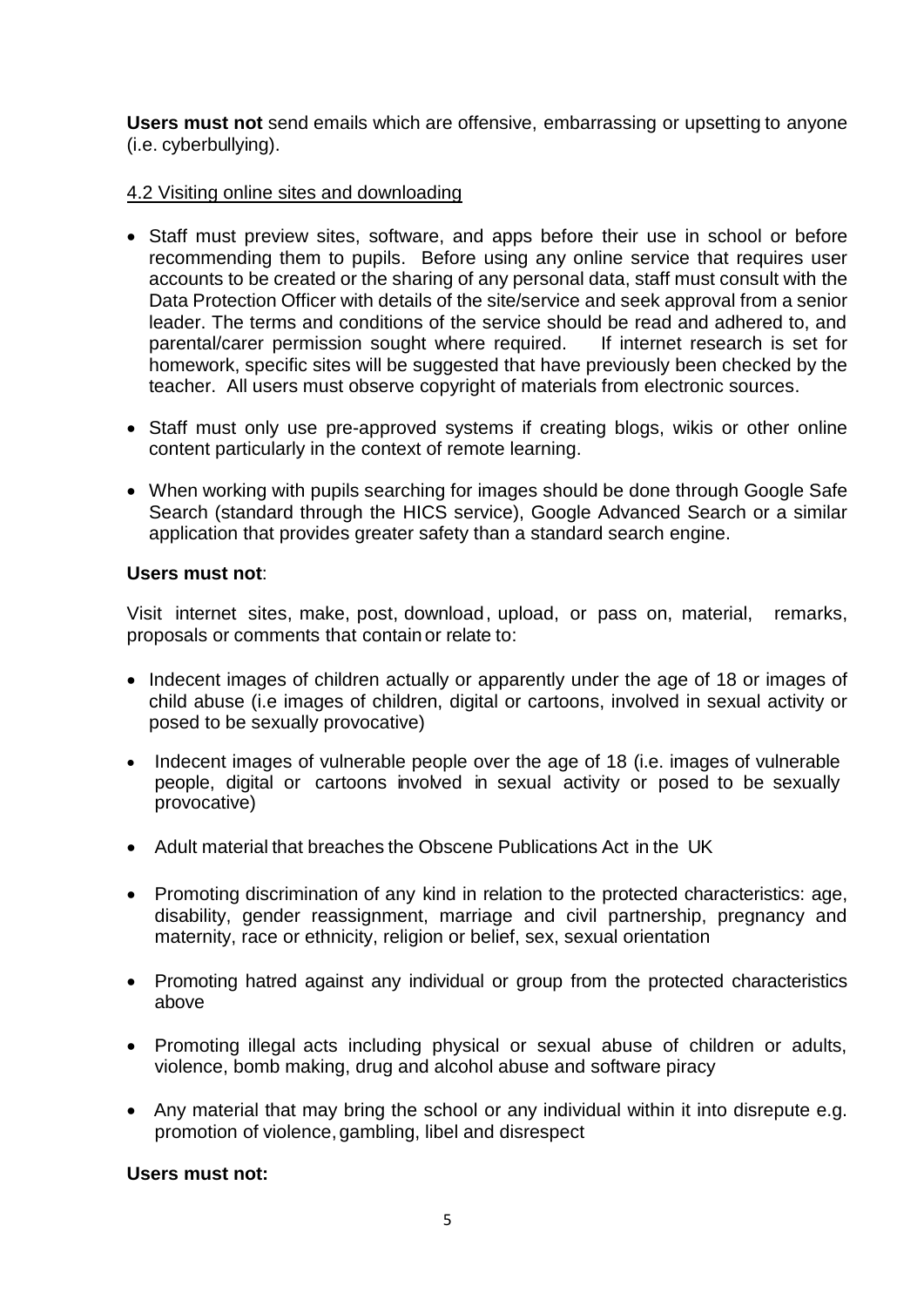- Reveal or publicise confidential or proprietary information.
- Intentionally interfere with the normal operation of the internet connection, including the propagation of computer viruses
- Transmit unsolicited commercial or advertising material either to other users, or to organisations connected to other networks except where permission has been given to the school.
- Use the school's hardware and Wi-Fi facilities for running a private business.
- Intimidate, threaten, or cause harm to others.
- Access or interfere in any way with other users' accounts.
- Use software or hardware that has been prohibited by the school.

Where the school provides a laptop for staff, only this device may be used to conduct school business outside of school. The only exception would be where a closed, monitorable system has been set up by the school for use on a personal device. Such a system would ensure the user was not saving files locally to their own device and breaching data security.

A monitorable system would be one such as LARA. Through LARA, any school documents accessed on a personal device are never actually on the computer being used, they remain on the school server. When the user logs-out of LARA, there are no copies left on their own device.

All breaches of prohibited behaviours detailed above will be investigated, where appropriate, in liaison with the police.

The school recognises that in certain planned curricular activities, access to controversial and/or offensive online content may be beneficial for educational use. In such circumstances, there is an expectation that access is pre-planned, risk assessed and recorded, and permission given by **Mrs Ellwood and Mrs Deb.** 

# <span id="page-5-0"></span>4.3 Storage of Images

Photographs and videos provide valuable evidence of pupils' achievement and progress in a variety of contexts and can be used to celebrate the work of the school. In line with GDPR they are used only with the written consent of parents/carers which is secured in the first instance on a child's entry to the school. Records are kept on file and consent can be changed by parents/carers at any time (see Data Retention Policy for greater clarification).

Photographs and images of pupils are only stored on the school's agreed secure networks which include some cloud-based services. Rights of access to stored images are restricted to approved staff as determined by **Mrs Ellwood**. Staff and pupils may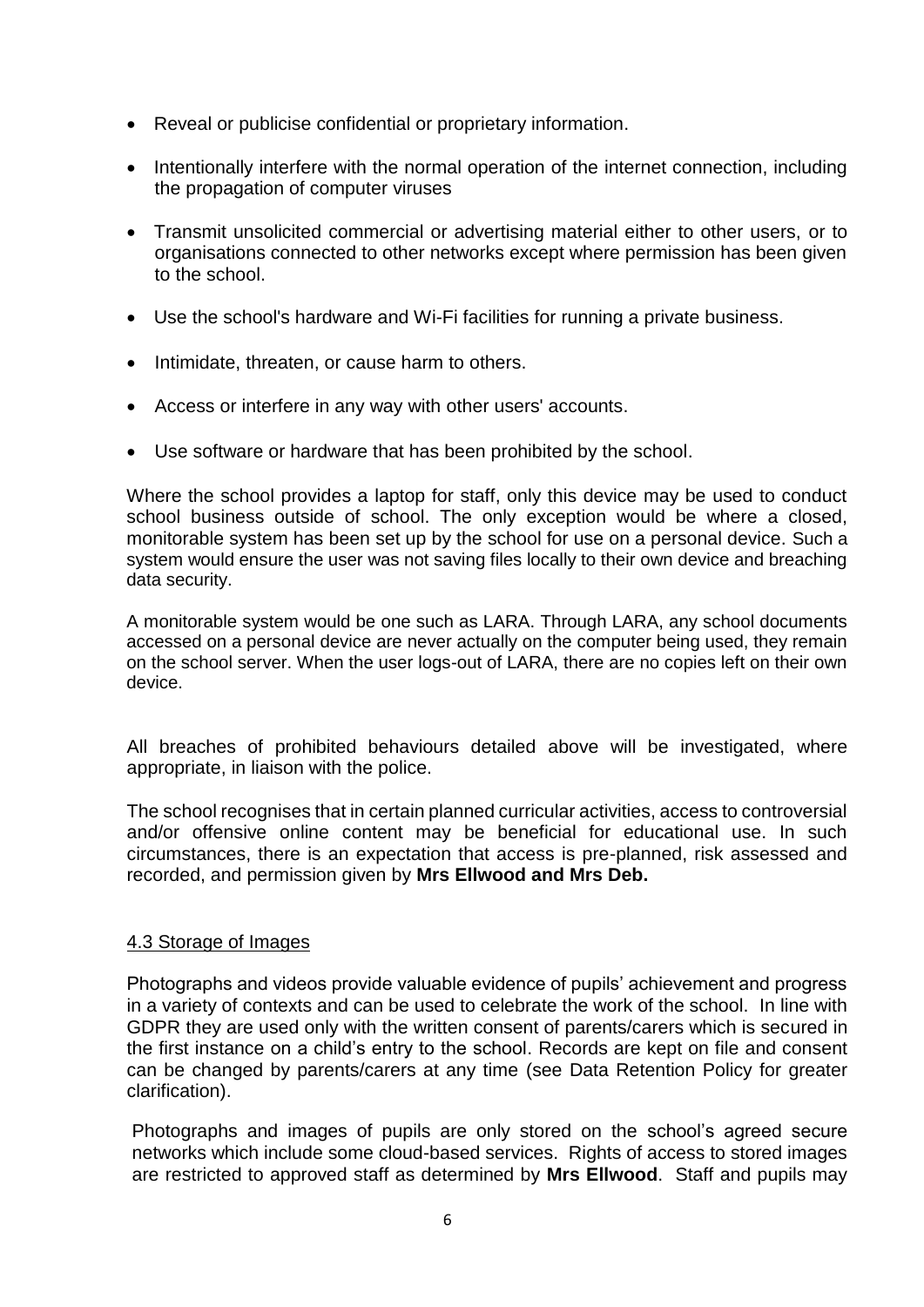have temporary access to photographs taken during a class session, but these will be transferred/deleted promptly.

Parents/carers should note that there may be some children who are at risk and must not have their image put online and others who do not want their image online. For these reasons, parents/carers must follow the school's Acceptable Use Agreement and refrain from taking or posting online photographs of any member of the school community, other than their own child/ren.

Staff and other professionals working with pupils, must only use school equipment to record images of pupils whether on or off site (see also GDPR). Permission to use images of all staff who work at the school is sought on induction and a written record is located in the personnel file.

#### <span id="page-6-0"></span>4.4 Use of personal mobile devices (including phones)

The school allows staff, including temporary and peripatetic staff, and visitors to use personal mobile phones and devices only in designated areas and never in the presence of pupils. Under no circumstance does the school allow a member of staff to contact a pupil or parent/carer using their personal device.

Parents/carers may only use personal mobile phones and devices in designated areas unless otherwise informed, e.g for specific events and activities. Under no circumstance should images be taken at any time on school premises or on off-site school events and activities of anyone other than their own child unless there is a pre-specified permission from **Mrs Ellwood**. When a parent/carer is on school premises but not in a designated area, their phone/s must be switched off and out of sight.

Pupils in Year 5 and 6 are allowed to bring personal mobile devices/phones to school but must not use them for personal purposes within lesson time. Upon arrival at school Year 5 and 6 pupils must hand in their mobile phones/smart watches/devices, switched off to their class teacher. Their mobile phone/smart watch will then be returned to them at the end of the school day. Under no circumstance should pupils use their personal mobile devices/phones to take images of

- any other pupil unless that pupil and their parents have given agreement in advance.
- any member of staff.

The school is not responsible for the loss, damage, or theft on school premises of any personal mobile device or watch that is brought into school/the school site.

Users bringing personal devices into school must ensure there is no inappropriate or illegal content on the device.

Personal mobiles/watches must never be used to access school emails and data.

#### <span id="page-6-1"></span>4.5 New technological devices

New personal technological devices may offer opportunities for teaching and learning. However, the school must consider educational benefit and carry out risk assessment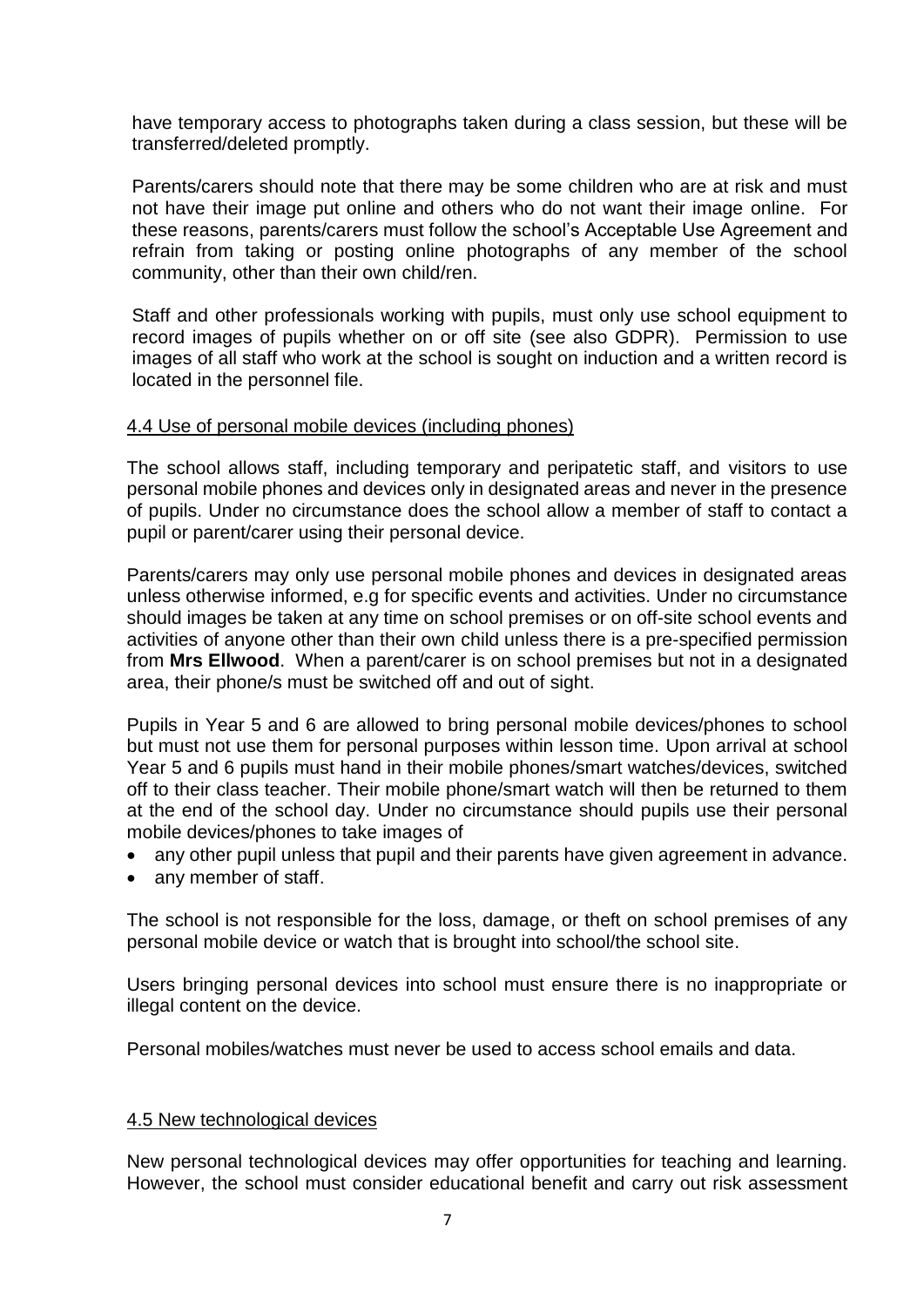before use in school is allowed. Parents/carers, pupils and staff should not assume that new technological devices will be allowed in school and should check with **Mrs Ellwood** before they are brought into school.

# <span id="page-7-0"></span>4.6 Reporting incidents, abuse and inappropriate material

There may be occasions in school when either a pupil or an adult receives an offensive, abusive or inappropriate message or accidentally accesses upsetting or abusive material. When such a situation occurs the pupil or adult must report the incident immediately to a member of the Senior Leadership Team ('SLT') and the DSL – **Mrs Ellwood**. Where such an incident may lead to significant harm, safeguarding procedures should be followed. The school takes the reporting of such incidents seriously and where judged necessary, the DSL will refer details to social care or the police.

# <span id="page-7-1"></span>**5. Curriculum**

Online safety is fully embedded within our curriculum. The school provides a comprehensive, age-appropriate curriculum for online safety which enables pupils to become informed, safe and responsible. This includes teaching to prevent radicalisation, for which staff provide a narrative to counter extremism. The PSHE curriculum, Relationships Education and Health Education Curriculum are central in supporting the delivery of online safety education.

The curriculum is flexible and can respond to any immediate online safety issues and risks as they emerge.

It is necessary for pupils to develop skills of critical awareness, digital resilience, and good online citizenship to enable them to use internet, mobile and digital technologies safely and responsibly. Pupils are taught to recognise the creative, collaborative, cultural, economic, and educational opportunities provided by the internet, mobile and digital technologies. Curriculum work will also include areas such as:

- Understanding how to use the internet, mobile and digital technologies in a balanced and appropriate way to avoid negative impact on wellbeing, e.g regulated screen time and diverse online activity.
- Learning how to develop a positive online reputation and enhance future opportunities e.. in relationships and employment
- Developing critical thinking skills and the confidence to challenge and question what they see and read in relation to online content e.. recognising fake news and extremism, understanding commercial manipulation, maintaining an authentic sense of self that is resilient to online pressure, learning how easy it is to lie online (i.e. users may not be who they say they are and may have ulterior motives)
- Understanding the dangers of giving out personal details online (e.g full name, address, mobile/home phone numbers, school details, IM/email address) and the importance of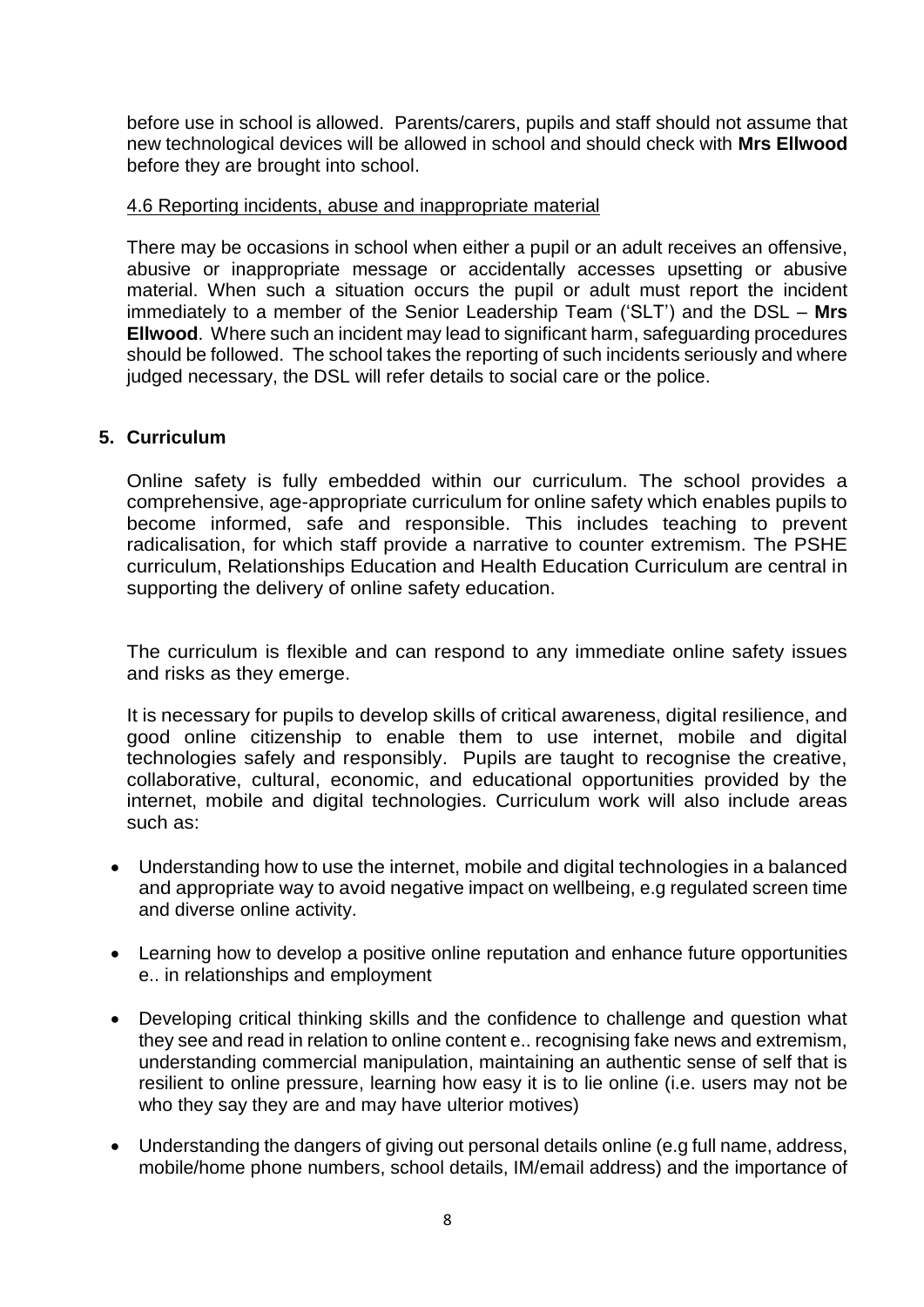maintaining maximum privacy online

- Thinking carefully before placing images online and considering their appropriateness and understanding the importance of gaining consent before posting photographs of others
- Understanding the permanency of all online postings and conversations
- Understanding relevant legislation, including copyright, and the importance of respecting other people's information, reputation, and images
- What constitutes cyberbullying, how to avoid it, the impact it has and how to access help.
- How the law can help protect against online risks and abuse

# <span id="page-8-0"></span>**6. Staff and Governor Training**

Staff and governors are trained to fulfil their roles in online safety. The school audits the training needs of all school staff and provides regular training to improve their knowledge and expertise in the safe and appropriate use of internet, mobile and digital technologies. This training is recorded as part of safeguarding records.

New staff are provided with a copy of the online safety policy and must sign the school's Acceptable Use Agreement as part of their induction and before having contact with pupils.

Any organisation working with children based on the school premises are also provided with a copy of the online safety policy and required to sign the Acceptable Use Agreement (Appendix B).

Peripatetic staff, student teachers and regular visitors are provided with a copy of the online safety policy and are required to sign the Acceptable Use Agreement (Appendix B).

<span id="page-8-1"></span>Guidance is provided for occasional visitors, volunteers, and parent/carer helpers (Appendix E).

# **7. Working in Partnership with Parents/Carers**

The school works closely with families to help ensure that children can use internet, mobile and digital technologies safely and responsibly both at home and school. The support of parents/carers is essential to implement the Online Safety Policy effectively and help keep children safe.

It is important that parents/carers understand the crucial role they play in this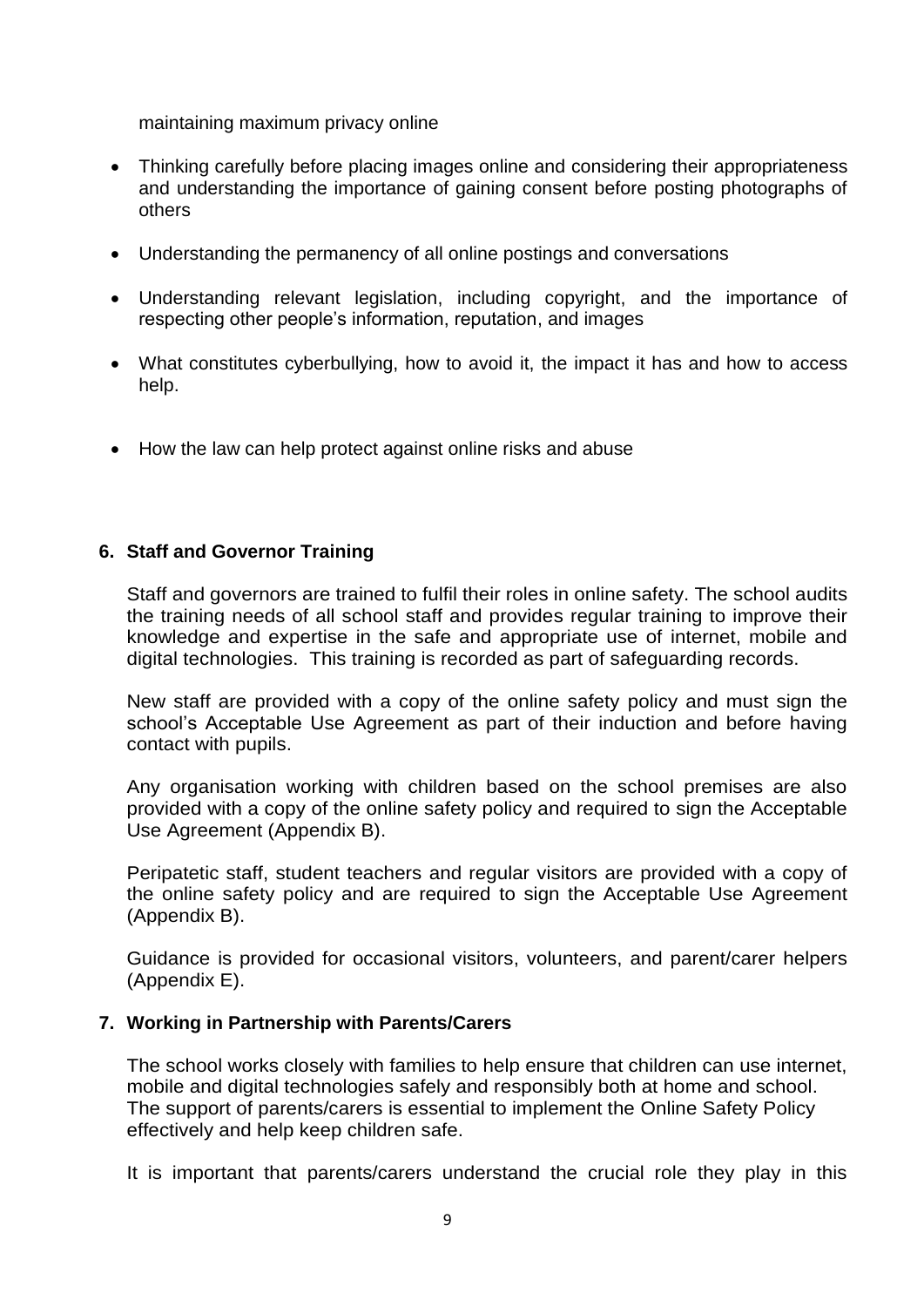process. The school seeks to regularly consult and discuss online safety with parents/carers and seeks to promote a wide understanding of the benefits of new technologies and associated risks. The school provides regular updated online safety information through the school website and by other means.

Parents/carers are asked on an annual basis to read, discuss and co-sign with each child the Acceptable Use Agreement. A summary of key parent/carer responsibilities will also be provided and is available in Appendix F. The Acceptable Use Agreement explains the school's expectations and pupil and parent/carer responsibilities. The support of parents/carers is essential to implement the online safety policy effectively and keep all children safe.

# <span id="page-9-0"></span>**8. Records, monitoring and review.**

The school recognises the need to record online safety incidents and to monitor and review policies and procedures regularly in order to ensure they are effective and that the risks to pupils and staff are minimised.

All breaches of this policy must be reported, and all reported incidents will be logged on CPOMS and sent to the SLT. All staff have the individual responsibility to ensure that incidents have been correctly recorded, acted upon and reported.

The school supports pupils and staff who have been affected by a policy breach. Where there is inappropriate or illegal use of internet, mobile and digital technologies, this will be dealt with under the school's behaviour and disciplinary policies as appropriate. Breaches may also lead to criminal or civil proceedings.

Governors receive termly summary data on recorded online safety incidents for monitoring purposes. In addition, governors ensure they have sufficient, quality information to enable them to make a judgement about the fitness for purpose of this policy on an annual basis.

# <span id="page-9-1"></span>**9. Appendices of the Online Safety Policy**

- A. Online safety acceptable use agreements for staff and governors.
- B. Online safety acceptable use agreements for peripatetic staff.
- C. Requirements for visitors, volunteers and parent/carers working in the school.
- D. Online safety acceptable use agreements for pupils primary.
- E. Online Safety Policy Key Parent/Carer responsibilities.
- F. Guidance on cyberbullying incidents for staff, governors, parents, and pupils.
- G. Guidance on negative comments on social media by parents, pupils, governors, and staff.
- H. Online safety incident reporting form.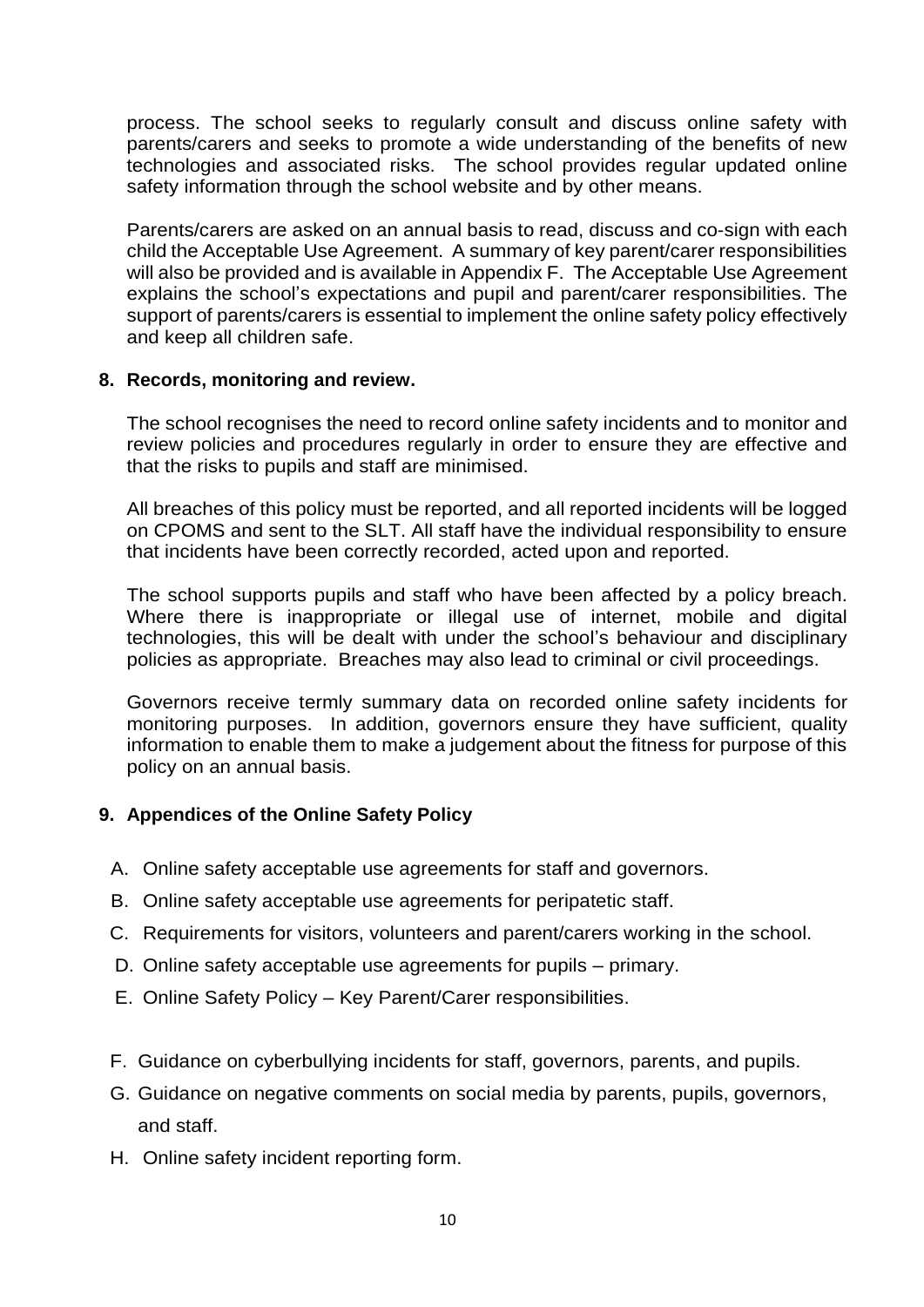- I. Online safety incident record for staff completion.
- J. Online safety incident log.
- K. Safeguarding and remote learning during coronavirus (COVID-19) -Useful resources.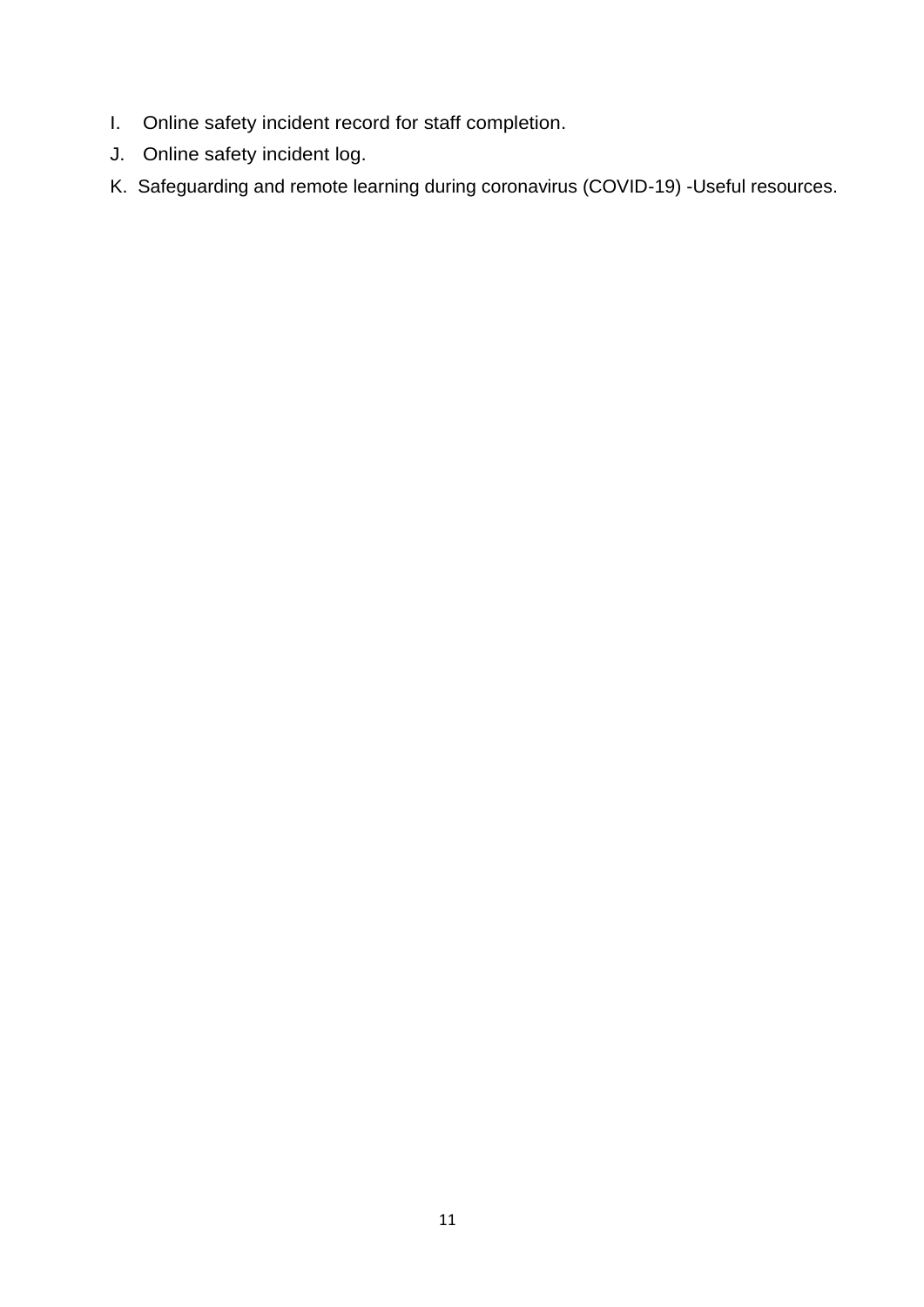# <span id="page-11-0"></span>**Appendix A -Online Safety Acceptable Use Agreement - Staff\* and Governors**

#### **\*including student teachers who are members of staff**

You must read this agreement in conjunction with the Online Safety Policy and the Privacy notice. Once you have read these, you must sign and submit this agreement and it will be kept on record in the school. You should retain your own copy for reference. This forms part of your professional and safeguarding responsibilities.

Internet, mobile and digital technologies are part of our daily working life and this agreement is designed to ensure that all staff and governors are aware of their responsibilities in relation to their use. All staff, student teachers and governors are expected to adhere to this agreement and to the online safety policy. Any concerns or clarification should be discussed with **Mrs Deb and Mrs Ellwood**. Breaches will be investigated, recorded and, where appropriate, disciplinary procedures will apply, and police involvement will be sought.

#### **Internet Access**

I will not access or attempt to access any sites that contain any of the following: child abuse; pornography; discrimination of any kind; promotion of prejudice against any group; promotion of illegal acts; any other information which may be illegal or offensive. Inadvertent access on school equipment must be treated as an online safety incident, reported to the online safety lead and/or DSL and an incident report completed.

#### **Online conduct**

I will ensure that my online activity, both in and outside school, will not bring the school, my professional reputation, or that of others, into disrepute.

I will not browse, download, upload or distribute any material that could be considered offensive, illegal or discriminatory. Exceptionally, use of controversial material as part of the curriculum should be planned and approved on every occasion (see policy).

I will report any accidental access to or receipt of inappropriate materials or filtering breach **Mrs Deb.**

I understand that all my use of the internet and other related technologies can be traced and monitored and, should it be required, must be made available to my line manager, headteacher and others as required.

I will not give out my personal contact and online account information such as phone numbers, email address, and social media account details to pupils and/or parents/carers.

#### **Social networking**

I understand the need to separate my professional role from my private friendships; in my professional capacity I will not become 'friends' with parents/carers or pupils on social networks. Where my school role is my only connection to an individual, private online contact is unacceptable with parents/carers or pupils.

When using social networking for personal use I will ensure my settings are not public. My private account postings will never undermine or disparage the school, its staff, governors, parents/carers or pupils. Privileged information must remain confidential.

I will not upload any material about or references to the school or its community on my personal social networks.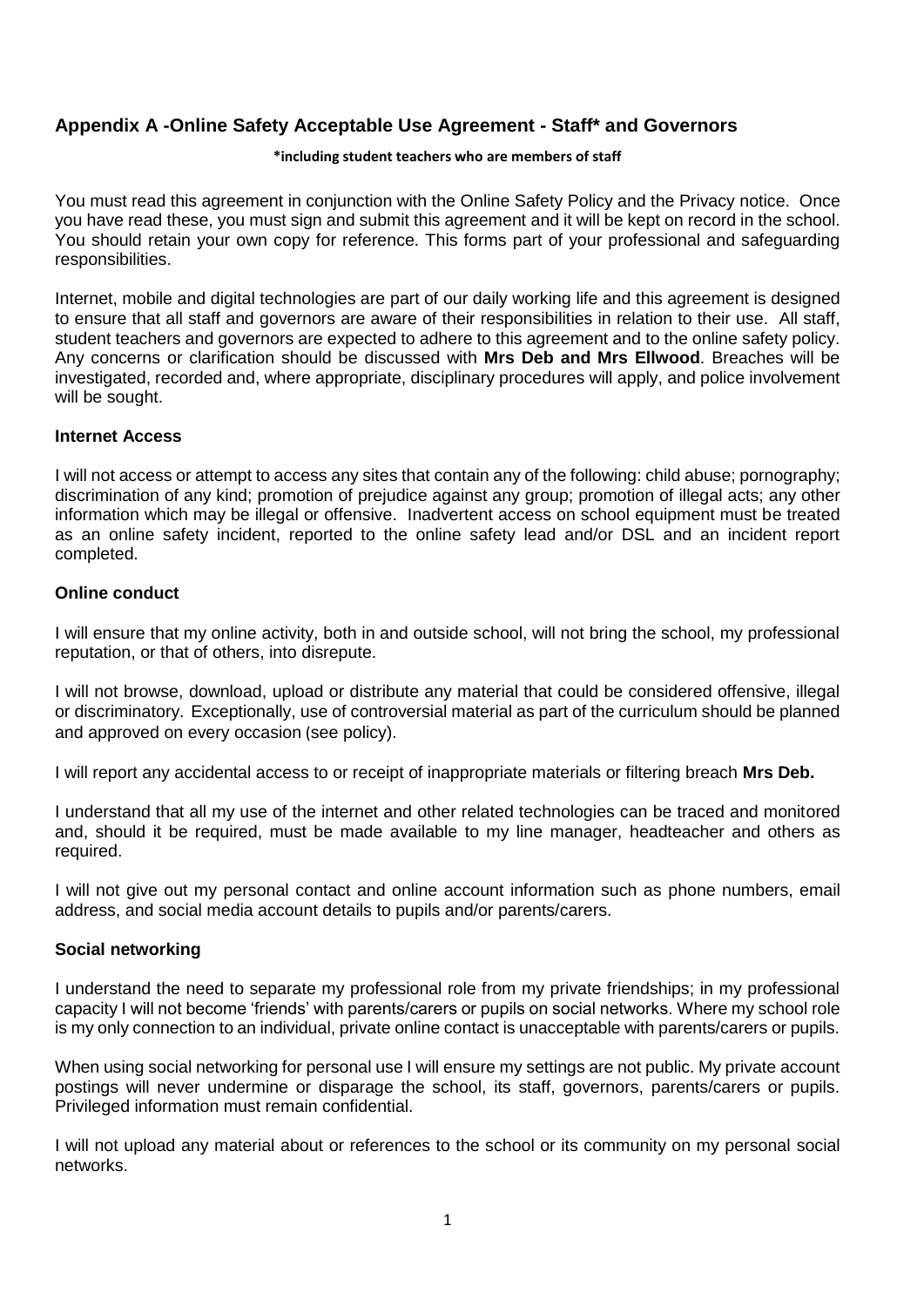#### **Passwords**

I understand that there is no occasion when a password should be shared with a pupil or anyone who is not a staff member.

#### **Data protection**

I will follow requirements for data protection as outlined in Data Retention Policy and Privacy notice. These include:

- Photographs must be kept securely and used appropriately, whether in school, taken off the school premises or accessed remotely.
- Personal data can only be taken out of school or accessed remotely when authorised by the headteacher or governing body.
- Personal or sensitive data taken off site must be encrypted.

#### **Images and videos**

I will only upload images or videos of staff, pupils or parents/carers onto school approved sites where specific permission has been granted.

I will not take images, sound recordings or videos of school events or activities on any personal device.

#### **Use of email**

I will use my school email address or governor hub for all school business. All such correspondence must be kept professional and is open to Subject Access Requests under the Freedom of Information Act. I will not use my school email addresses or governor hub for personal matters or non-school business.

#### **Use of personal devices**

I understand that as a member of staff I should at no time put myself in a position where a safeguarding allegation can be made against me as a result of my use of personal devices. I understand that the use of personal devices in school is at the discretion of the headteacher.

I will only use approved personal devices in designated areas and never in front of pupils.

I will not access secure school information from personal devices when in school or any other location unless a closed, monitorable system has been set up by the school. Such a system would ensure as the user I was not saving files locally to my own device and breaching data security.

A 'monitorable system' would be one such as LARA. Through LARA, any school documents accessed on a personal device are never actually on the computer being used, they remain on the school server. When the user logs-out of LARA, there are no copies left on their own device.

#### **Additional hardware/software**

I will not install any hardware or software on school equipment without permission of **Mrs Deb.**

#### **Promoting online safety**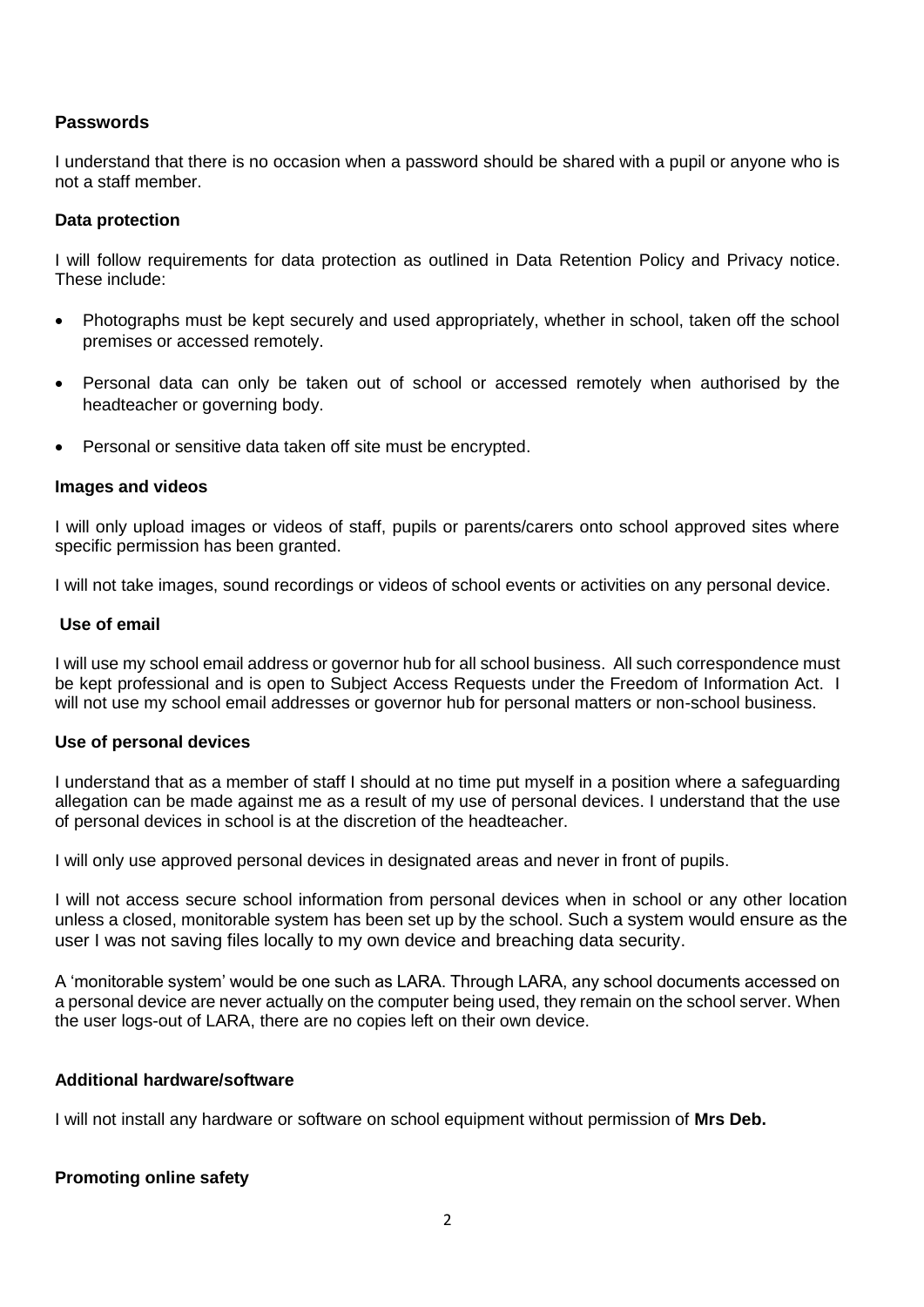I understand that online safety is the responsibility of all staff and governors, and I will promote positive online safety messages at all times including when setting homework or providing pastoral support.

I understand that it is my duty to support a whole school safeguarding approach and will report any inappropriate or concerning behaviour (of other staff, governors, visitors, pupils, or parents/carers) to the DSL or SLT filling in proforma I (in appendices) or completing CPOMS.

#### **Classroom management of internet access**

I will pre-check for appropriateness all internet sites used in the classroom or during a remote learning session; this will include the acceptability of other material visible, however briefly, on the site. I will not free-surf the internet in front of pupils. . I will also check the appropriacy of any suggested sites suggested for remote learning.

If I am using the internet to teach about controversial issues I will secure, on every occasion, approval in advance for the material I plan to use with **Mrs Deb.**

#### **Video conferencing**

I will only use the conferencing tools that have been identified and risk assessed by the school leadership, DPO and DSP. A school-owned device should be used when running video-conferences, where possible.

#### **User signature**

I agree to follow this Acceptable Use Agreement and to support online safety throughout the school. I understand this forms part of the terms and conditions set out in my contract of employment (staff members only) and/or my responsibilities as a governor.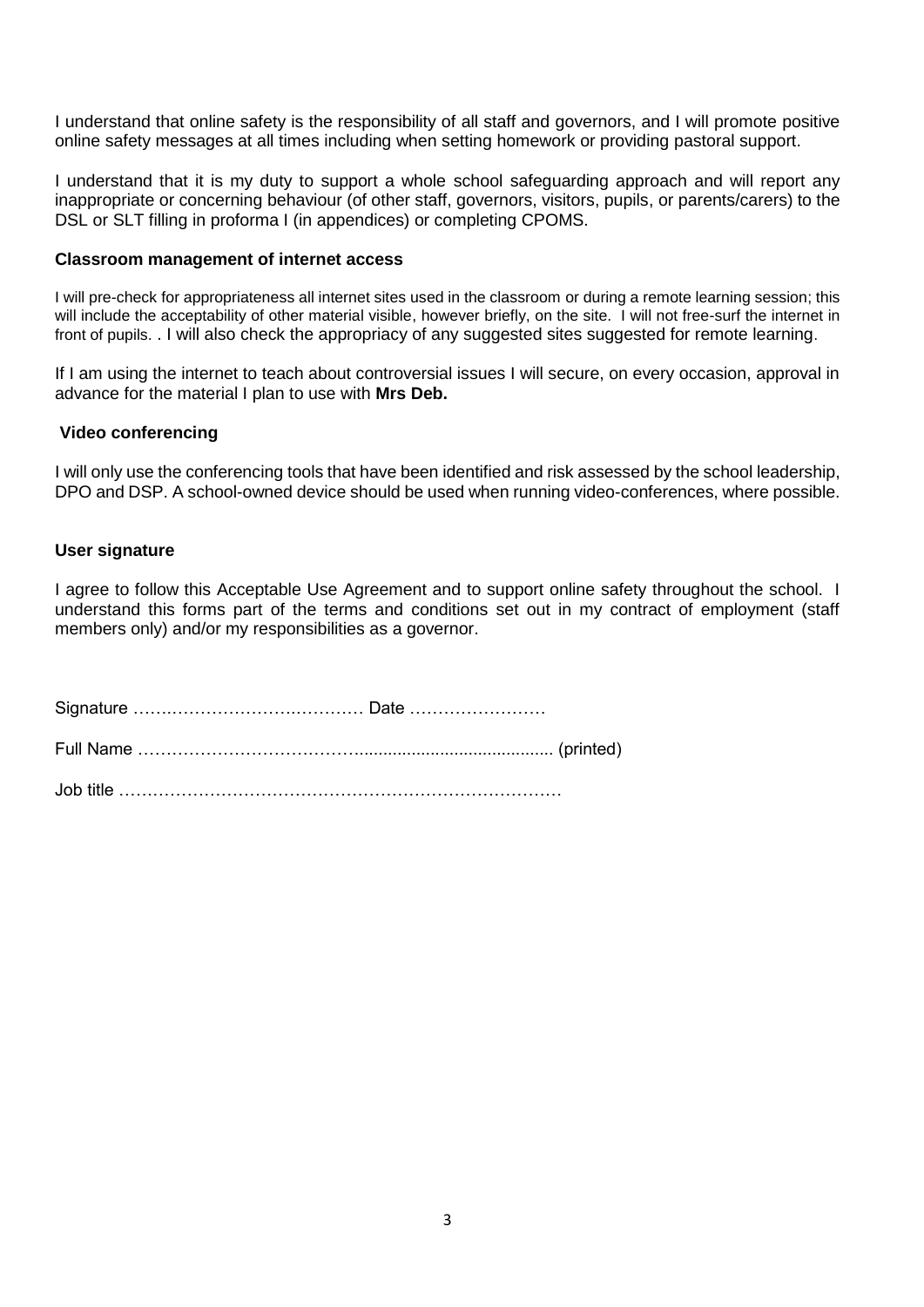# <span id="page-14-0"></span>**Appendix B - Online Safety Acceptable Use Agreement - Peripatetic teachers/coaches, supply teachers and student teachers\***

#### **\*this agreement is applicable to student teachers not on the school staff**

# **School name Greenway Primary School**

#### **Online safety lead Mrs Deb.**

# **Designated Safeguarding Lead (DSL) Mrs Katharine Ellwood**

This agreement forms part of your professional and safeguarding responsibility in the school. You must read and sign this agreement. This will be kept on record and you should retain your own copy for reference.

Internet, mobile and digital technologies are part of our daily working life and this agreement is designed to ensure that all staff and governors are aware of their responsibilities in relation to their use. You are expected to adhere to this agreement. Any concerns or clarification should be discussed with any member of SLT. Breaches will be investigated, recorded and, where appropriate, disciplinary procedures will apply and police involvement will be sought.

The school's online safety policy will provide further detailed information as required.

#### **Internet Access**

I will not access or attempt to access any sites that contain any of the following: child abuse; pornography; discrimination of any kind; promotion of prejudice against any group; promotion of illegal acts; any other information which may be illegal or offensive. Inadvertent access on school equipment must be treated as an online safety incident, reported to the online safety lead and/or DSL and an incident report completed.

#### **Online conduct**

I will ensure that my online activity, both in and outside school, will not bring the school, my professional reputation, or that of others, into disrepute.

I will not browse, download, upload, or distribute any material that could be considered offensive, illegal, or discriminatory. Exceptionally, use of controversial material as part of the curriculum should be planned and approved on every occasion (see policy).

I will report any accidental access to or receipt of inappropriate materials or filtering breach to an SLT member.

I understand that all my use of the internet and other related technologies can be traced and monitored and, should it be required, must be made available to my line manager, headteacher and others as required.

I will not give out my personal contact and online account information such as phone numbers, email address, and social media account details to pupils and/or parents/carers.

Should I need to share my professional details, such as mobile phone number or email address, with parent/carers, this must be agreed in advance as an acceptable approach with a member of the SLT.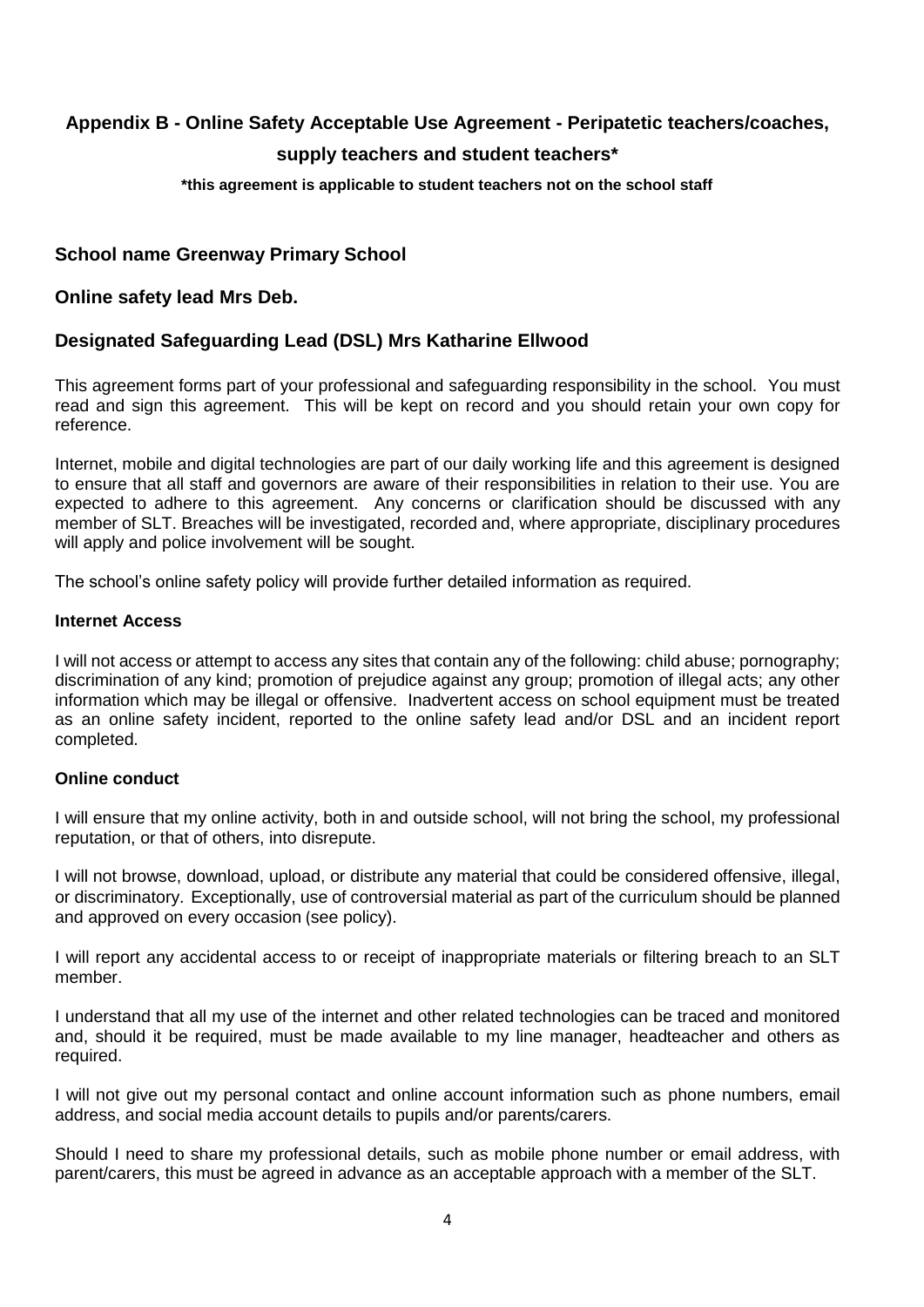#### **Social networking**

I understand the need to separate my professional role from my private friendships; in my professional capacity I will not become 'friends' with parents/carers or pupils on social networks. Where my school role is my only connection to an individual, private online contact is unacceptable with parents/carers or pupils.

Information can be shared with pupils over 13 and parents/carers through an organisational social network site/page e.g on Facebook or Twitter, but never through a personal account or site. In my professional role in the school, I will never engage in 1-1 exchanges with pupils or parent/carers on personal social network sites.

My private account postings will never undermine or disparage the school, its staff, governors, parents/carers, or pupils. Privileged information known as a result of my work in the school must remain confidential.

I will not upload any material about or references to the school or its community on my personal social networks.

#### **Passwords**

I must clarify what access I may have to the internet and/or school systems. If I have access of any kind, I understand that there is no occasion when a password should be shared with a pupil or anyone who is not a staff member.

#### **Data protection**

I will follow all requirements for data protection explained to me by the school. These include:

- I must consult with the school before making any recordings, photographs, and videos. Once agreed, these must be made on a school device.
- I understand that there are strict controls and requirements regarding the collection and use of personal data. I will follow all requirements regarding GDPR.

#### **Images and videos**

I will only upload images or videos of staff, pupils or parents/carers onto school approved sites where specific permission has been granted.

I will not take images, sound recordings or videos of tuition or wider school activities on any personal device. School devices can be used for this purpose or, in the case of 1:1 tuition, pupil's or parent/carer devices can be used, with parent/carer agreement.

Internet, mobile and digital technologies provide helpful recording functions, but these cannot be made on a teacher's personal device. Recordings can be made with the child's and parent/carer's agreement on a school device, an organisational device approved by the headteacher/DSL, or a young person's or parent/carer's own device.

#### **Use of Email**

I will only use my professional email address for all school All such correspondence should be kept professional and is open to Subject Access Requests under the Freedom of Information Act. I will not use my professional email addresses for personal matters.

#### **Use of personal devices**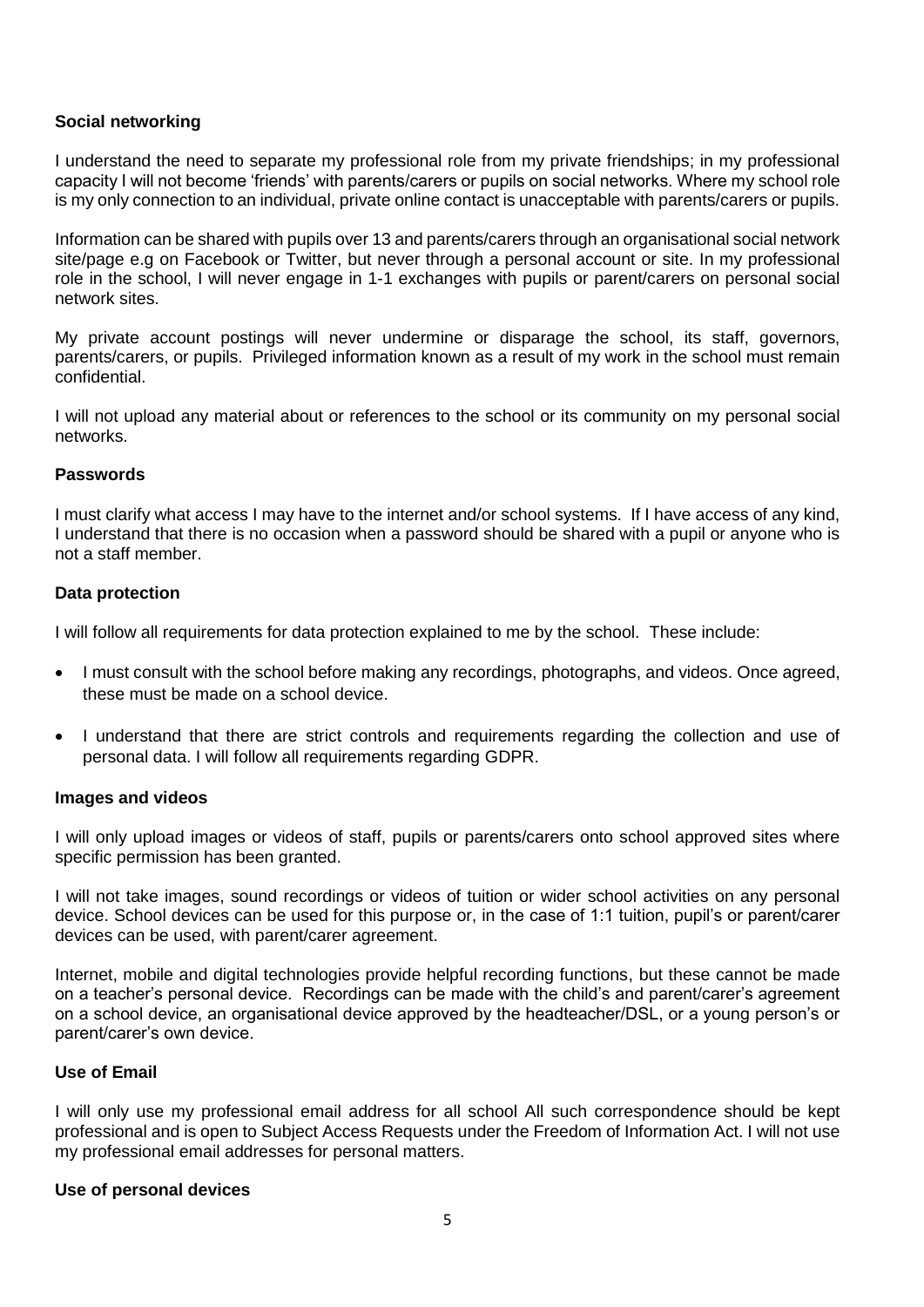I understand that when working in the school I should at no time put myself in a position where a safeguarding allegation can be made against me as a result of my use of personal devices. I understand that the use of personal devices in school is at the discretion of the head teacher.

I will only use approved personal devices in designated areas and never in front of pupils. This therefore precludes use of specialist apps on personal devices. A school device could be used to access specialist apps that support pupil learning. Pupils can also be encouraged, but not required, to access such apps on their own devices if allowed by the school and with parent/carer agreement.

#### **Additional hardware/software**

I will not install any hardware or software on school equipment without permission of **Mrs Deb.**

#### **Promoting online safety**

I understand that online safety is part of my responsibility and I will promote positive online safety messages at all times, including when setting homework, rehearsal, or skill practice or when providing pastoral support.

I understand that it is my duty to support a whole school safeguarding approach and will report any behaviour (of staff, governors, visitors, pupils, or parents/carers) which I believe may be inappropriate or concerning in any way to the DSL or SLT.

#### **Classroom management of internet access**

I will pre-check for appropriateness all internet sites used in the classroom or during a remote learning session; this will include the acceptability of other material visible, however briefly, on the site. I will not free surf the internet in front of pupils.

If I am using the internet to teach about controversial issues I will secure, on every occasion, approval in advance for the material I plan to use with **Mrs Deb.**

#### **Video conferencing**

I will only use the conferencing tools that have been identified and risk assessed by the school leadership, DPO and DSP. A school-owned device should be used when running videoconferences, where possible

#### **User Signature**

I agree to follow this Acceptable Use Agreement and to support online safety in my work in the school. I understand this forms part of my company/educational setting/organisation's contract with the school.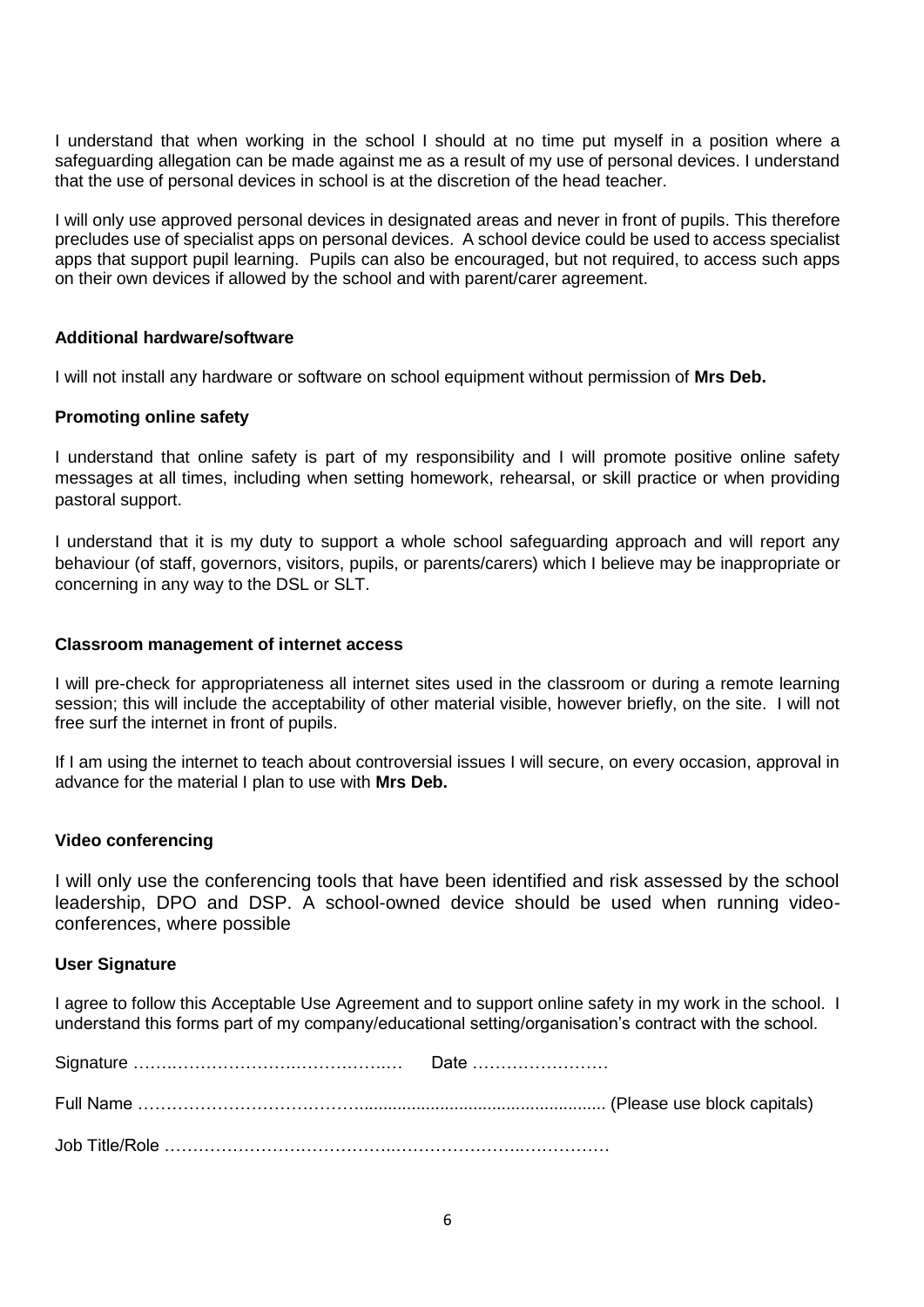# <span id="page-17-0"></span>**Appendix C - Requirements for visitors, volunteers, and parent/carer helpers (Working directly with children or otherwise)**

This document is designed to ensure that you are aware of your responsibilities when using any form of IT in the school and other aspects of safeguarding in connection with online safety.

Please raise **any** safeguarding concerns arising from your visit immediately with the Head teacher (who is also the DSL)

- I understand I may only use my personal mobile phone(s) and other devices with camera functions in designated areas. When not in a designated area, phones must be switched off and out of sight. Any exception must be pre-arranged.
- I will not take images, sound recording or videos of school events or activities, on or off site, on any device. Any possible exception must be pre-arranged.
- I will not give out my personal details such as mobile phone number, email address, and social media account details to pupils and parent/carers. Where appropriate I may share my professional contact details with parents/carers provided the Head teacher is informed before I leave the school.
- I understand my visit to the school may give me access to privileged information about pupils, staff, school systems and plans. Such information should never be shared online, including on social media sites.
- I understand I should not use school equipment to access the internet without prior approval from my contact in the school or the headteacher.
- If working in the classroom, I will pre-check for appropriateness all internet sites I intend to use including checking the acceptability of other material visible on the site. I will not free surf the internet in front of pupils. If I am in any doubt about the appropriateness of the content I plan to use I will check with my contact in the school.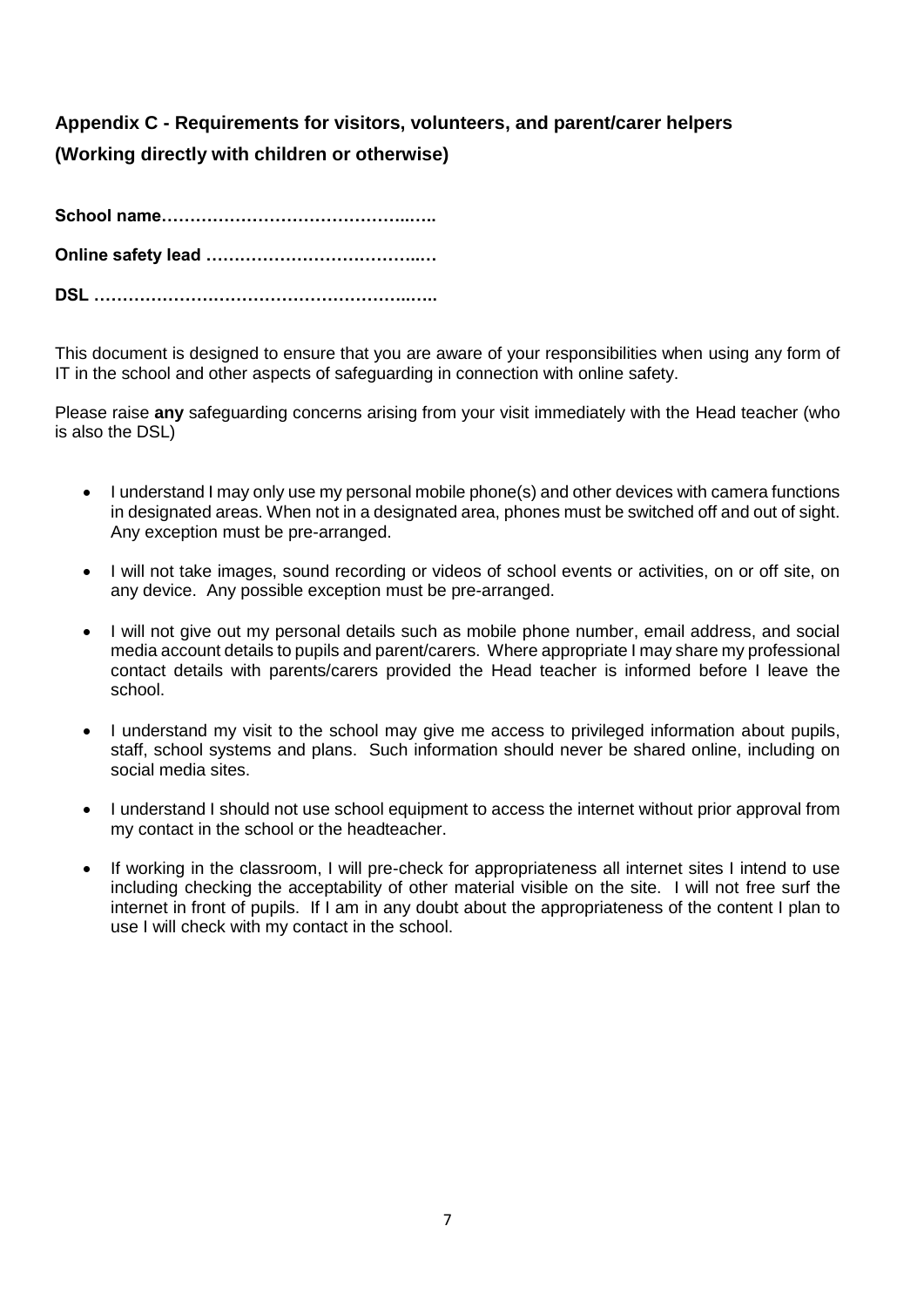# <span id="page-18-0"></span>**Appendix D - Online Safety Acceptable Use Agreement Primary Pupils**

# **My online safety rules**

- I will only use school IT equipment for activities agreed by school staff.
- I will not use my personal email address or other personal accounts in school when doing school work.
- I will not sign up for any online service on school devices unless this is an agreed part of a school project approved by my teacher and agreed by my parent/carer.
- I will only open email attachments if it has been approved by a member of school staff in school or a parent/carer out of school.
- In school I will only open or delete my files when told by a member of staff.
- I will not tell anyone other than my parents/carers my passwords. I will not use other people's usernames or passwords to pretend to be them online.
- I will make sure that all online contact I make is responsible, polite, and sensible. I will be kind and respectful at all times.
- If I come across anything upsetting, unpleasant or nasty, or anything that makes me feel unsafe, I will tell my teacher or my parent/carer immediately.
- If someone says, asks or posts about me anything upsetting, unpleasant or nasty, or anything that makes me feel unsafe, I will not reply. I will tell my teacher or my parent/carer immediately.
- I will not give out my own or other people's personal information, including: name, phone number, home address, interests, schools or clubs. I will tell my teacher or parent/carer if anyone asks me online for personal information.
- Uploading or sending my image (photographs, videos, live streaming) online puts me at risk. I will always seek permission from my teacher or parent/carer if I wish to do this. I will not take, share or upload any image of anyone else without their permission and also, if they are a child, without their parent's/carer's permission.
- Even if I have permission, I will not upload any images, videos, sounds, or words that **could** upset, now or in the future, any member of the school community, as this is cyberbullying.
- I understand that some people on the internet are not who they say they are, and some people are not safe to be in contact with. I will not arrange to meet someone I only know on the internet. If someone asks to meet me, I will not reply to them and I will tell a teacher or a parent/carer immediately.
- I understand that everything I do or receive online can be traced now and in the future. I know it is important to build a good online reputation.
- I understand that some personal devices are allowed in school and some are not, and I will follow the rules. I will not assume that new devices can be brought into school without getting permission.
- I understand my behaviour in the virtual classroom should mirror that in the physical classroom.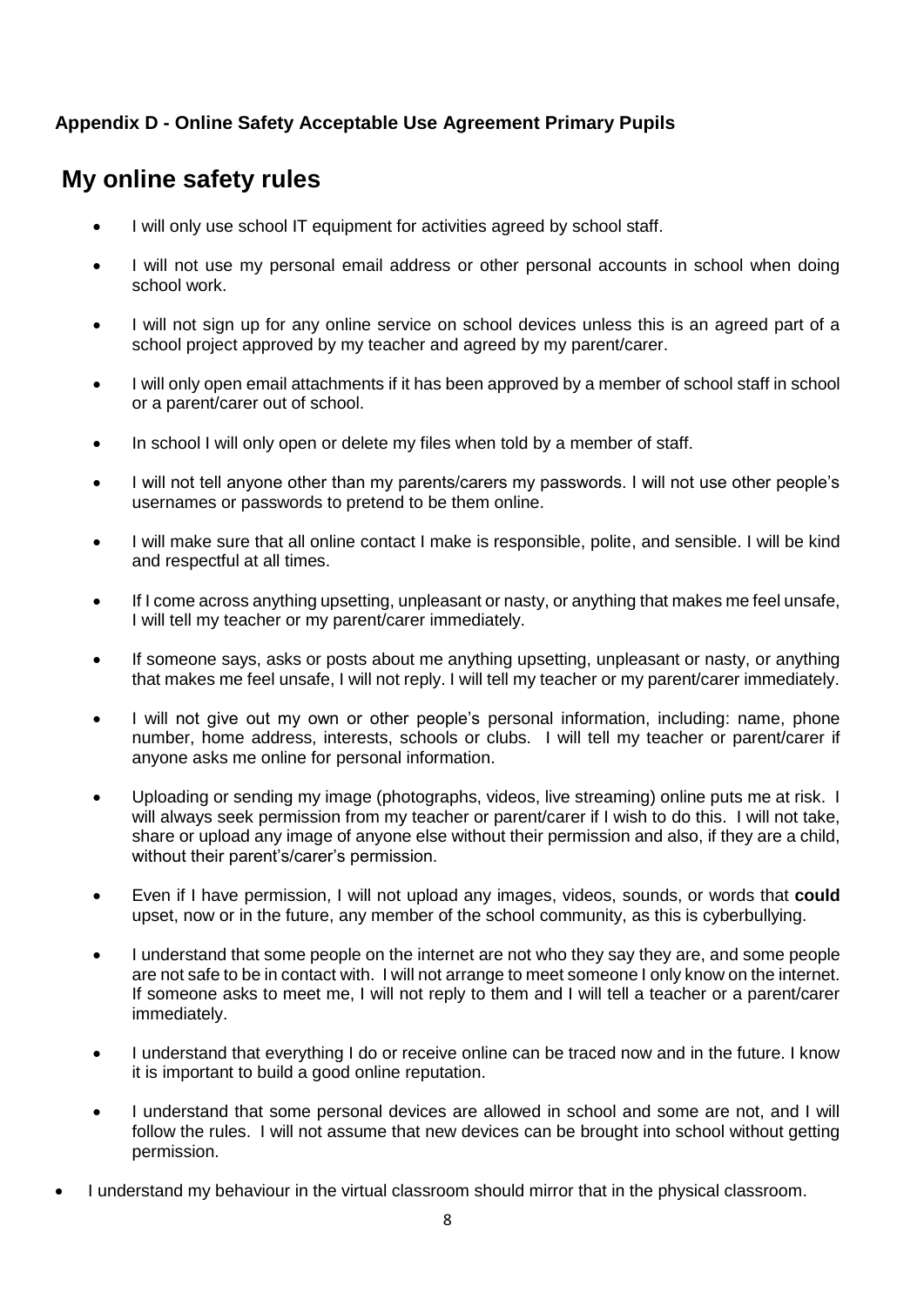- I will not lie about my age in order to access games, apps or social networks that are for older people as this will put me at risk.
- I understand that these rules are designed to keep me safe now and in the future. If I break the rules my teachers will look into it and may need to take action.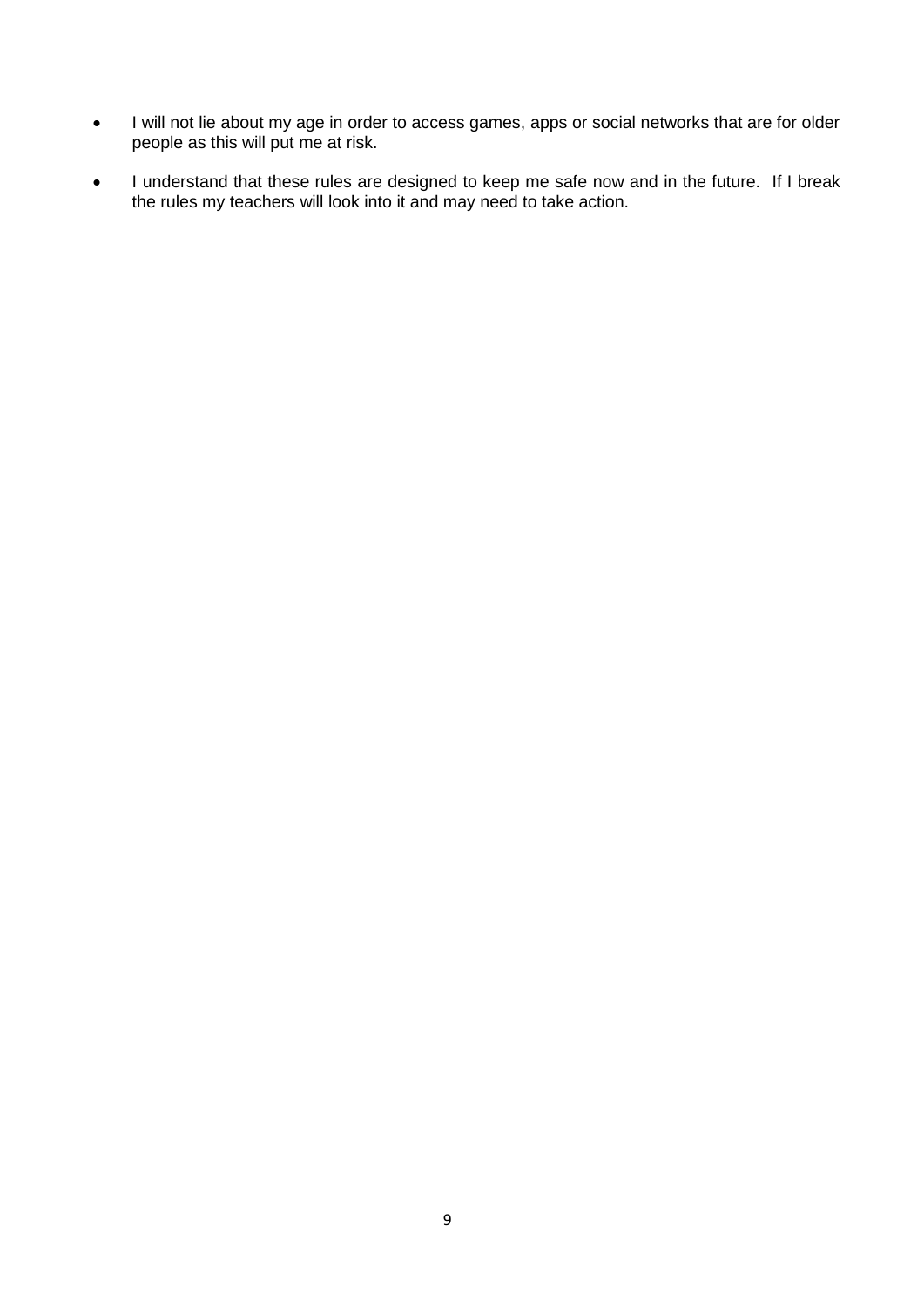Dear Parent/Carer,

The internet, email, mobile technologies, and online resources have become an important part of learning and life. We want all children to be safe and responsible when using any IT. It is essential that children are aware of online risk, know how to stay safe and know where to go to report problems or to get help.

Please read through these online safety rules with your child/ren and talk with them to ensure they understand their importance and what it means for them (and for you). When you have done this, you both need to sign this agreement to say that you agree to follow the rules. Any concerns or explanation can be discussed with **Mrs Deb (ICT lead).**

Please return the signed sections of this form which will be kept on record at the school.

#### **Pupil agreement**

Pupil name………………………………………

This agreement is to keep me safe. I have discussed this agreement with my parents/carers and understand the commitment I have made and my responsibilities.

Pupil signature……………………………………………………………………..

#### **Parent(s)/Carer(s) agreement**

Parent(s)/Carer(s) name(s)………………………………………………

I/we have discussed this agreement, which highlights the associated risks when accessing the internet, mobile and digital technologies, with our child/ren. I/we agree to support them in following the terms of this agreement.

I/we also agree not to share school related information or images online or post material that may bring the school or any individual within it into disrepute.

(Rather than posting negative material online, any parent, distressed or concerned about an aspect of school should make immediate contact with a member of staff. Negative postings about the school would impact on the reputation of the whole school community. Parents are encouraged to report breaches so that we can protect the reputation of the school, staff, pupils, and parents).

I/we also agree only to use personal mobile phones and devices in designated areas of the school unless otherwise informed, e.g for specific events and activities. I/we understand that under no circumstance should images be taken at any time on school premises of anyone other than our own child/ren unless there is a pre-specified agreement. I/we understand that when on school premises, but not in a designated area where phones can be used, they must be switched off and out of sight.

#### **Parent(s)/Carer(s) agreement**

Parent(s)/Carer(s) name(s)……………………………………………………….

Parent/carer signature………………………………………..

Date ………………………………………………………….…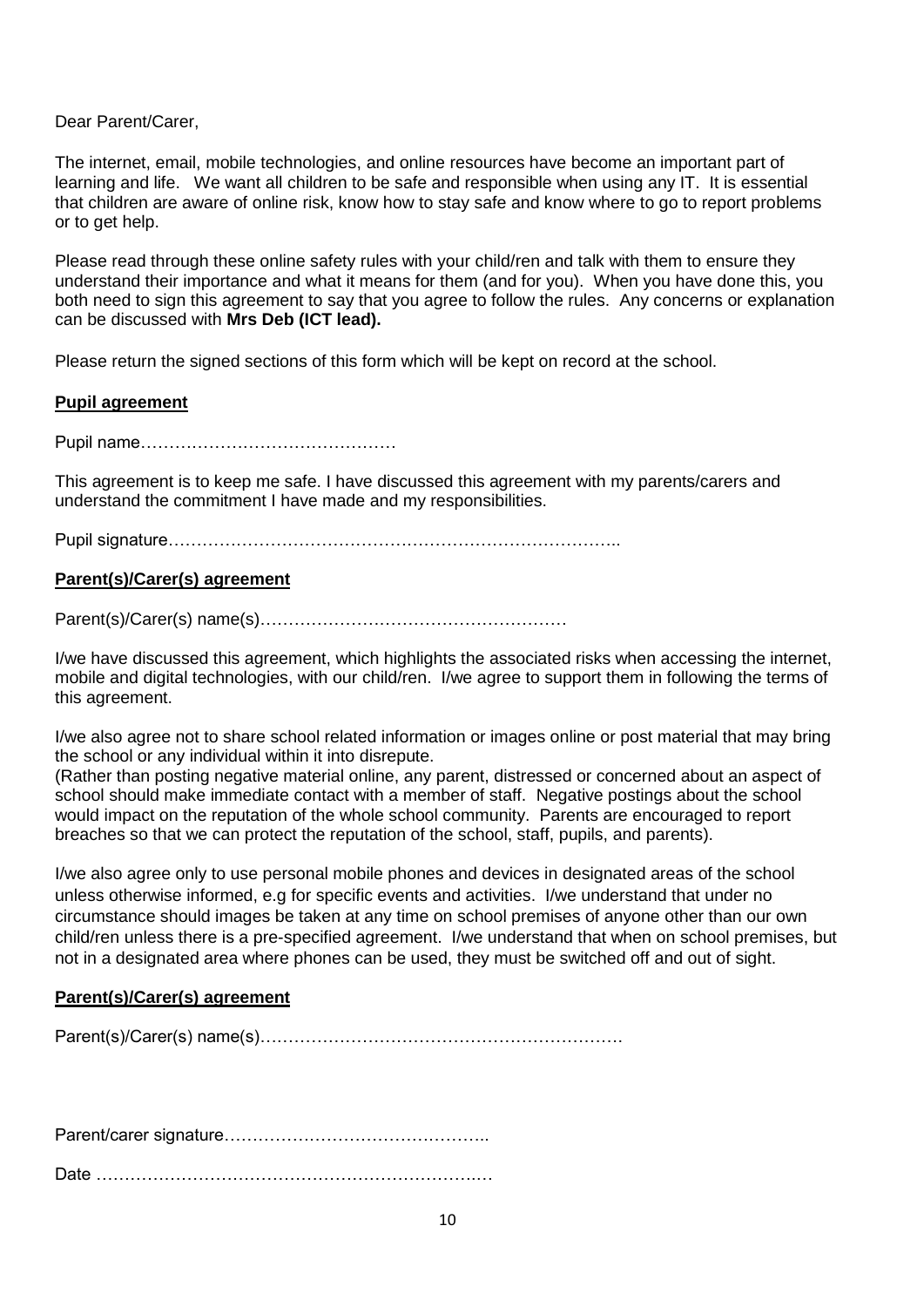# <span id="page-21-0"></span>**Appendix E - Online safety policy guide - Summary of key parent/carer responsibilities**

The school provides online safety information for parents/carers, for example through the website, in newsletters and at events. It is important that parents/carers understand their key role in supporting children to behave appropriately and keep themselves safe online.

The Online Safety Policy, supported by its acceptable use agreements, is intended to protect the interests and safety of the whole school community.

- Parents/carers are required to support their child in understanding and signing the Online Safety Acceptable Use Agreement for pupils.
- Parents/carers may only use personal mobile phones and devices in designated areas of the school unless otherwise informed, e.g for specific events and activities. Under no circumstance should images be taken at any time on school premises that include anyone other than their own child unless there is a pre-specified agreement with individuals and parents/carers. When a parent/carer is on school premises but not in a designated area, their phone/s must be switched off and out of sight.
- Parents/carers should not assume that pupils can bring technological devices to school and should always check the school policy.
- All cyberbullying incidents affecting children in the school should be reported immediately. (If the incident involves an indecent image of a child the report must also be made immediately to the police for your own protection.) The school will investigate and respond to all reported cyberbullying incidents, liaising with others where appropriate. No reply should ever be sent to the sender/poster of cyberbullying content. If applicable block the sender and report abuse to the site. Evidence should be retained and shown in school and/or to the police. Evidence should not be forwarded.
- The school may choose to set up social media sites, blogs or have some other online presence in its own name. Parents/carers, however, do not have the right to set up any site, page, chat group or any other online presence that uses the school name or logo in any form.
- Any parent/carer, distressed or concerned about an aspect of school should make immediate contact with a member of staff rather than posting their concerns online. Parents/carers should not share school related information or images online or post material that may bring the school or any individual within it into disrepute. Negative postings about the school would impact on the reputation of the whole school community. Parents/carers are encouraged to report breaches so that we can protect the reputation of the school, staff, pupils and parents/carers.

Please see the full Online Safety Policy in the policies section on the school website.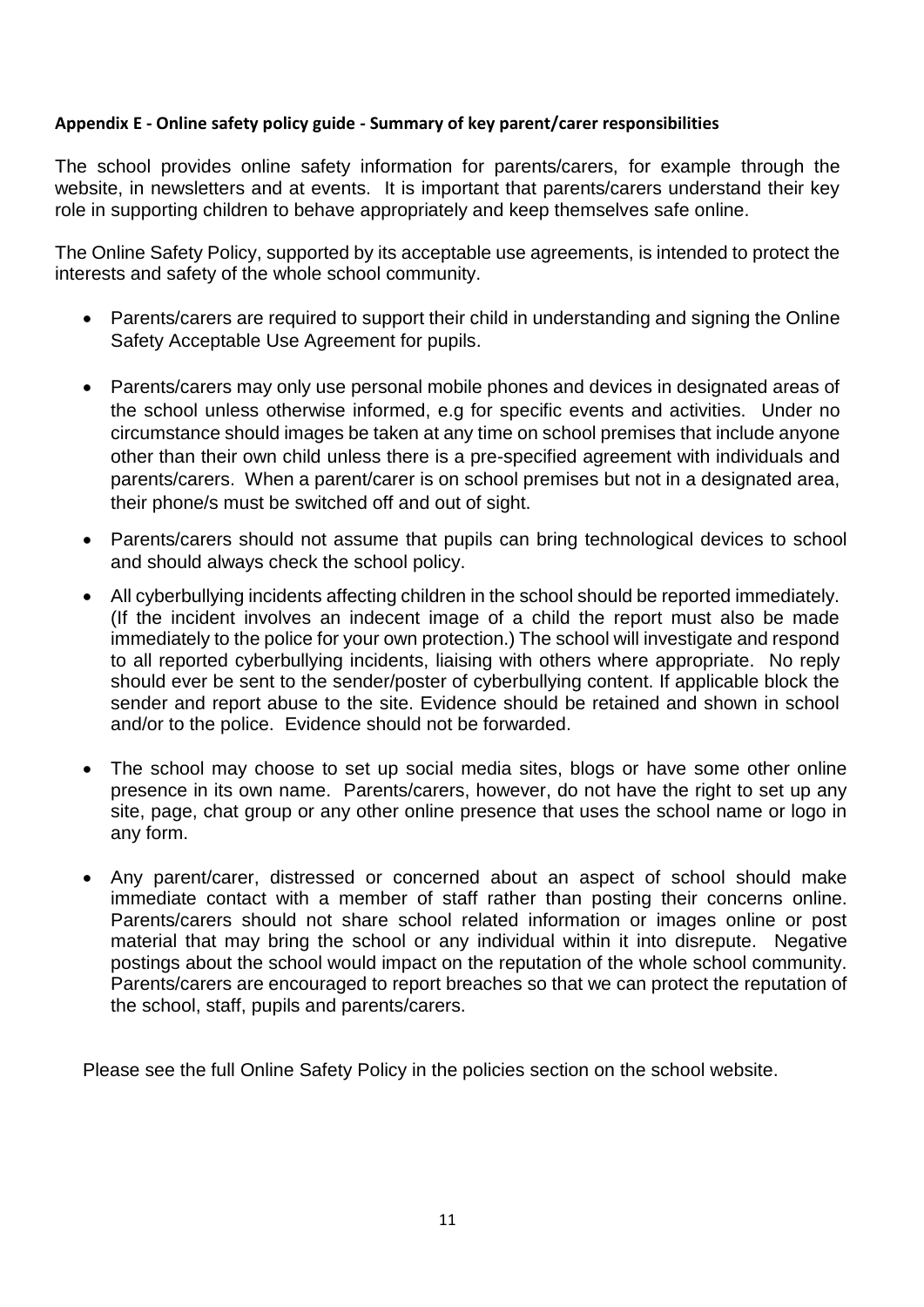# <span id="page-22-0"></span>**Appendix F** - **Guidance on the process for responding to cyberbullying incidents**

All cyberbullying incidents should be reported and responded to. Where the perpetrator is a member of the school community the majority of cases can be dealt with through mediation and/or disciplinary processes.

The following procedures are recommended:

- Never reply to the sender/poster of cyberbullying content. If applicable, block the sender.
- Incidents should be reported immediately. Pupils should report to a member of staff (e.g. class teacher, headteacher) and staff members should seek support from their line manager or a senior member of staff.
- The person reporting the cyberbullying should save the evidence and record the time and date. This evidence must not be forwarded but must be available to show at a meeting. Under no circumstances should indecent images of children and young people be printed or forwarded as this is a further criminal act. Staff should not ask to see the evidence of reported indecent images of children or young people but must refer this immediately to the police. Any member of staff being shown such evidence should immediately inform their line manager or the headteacher so that the circumstances can be recorded.
- A senior member of staff will meet with the person who has reported the incident and the target, if different, to listen, reassure and support. All relevant facts will be reviewed and documented.
- A senior member of staff will conduct an investigation.
- Anyone found to have cyberbullied will have attention drawn to the seriousness of their behaviour and if necessary, the police will be involved. If the comments are threatening, abusive, sexist, of a sexual nature, constitute a hate crime or are libellous they may well break the law. Online harassment and stalking are also a crime.
- Once evidence has been secured then the person who has cyberbullied will be requested to remove the offending comments/material. Any refusal will lead to an escalation of sanctions.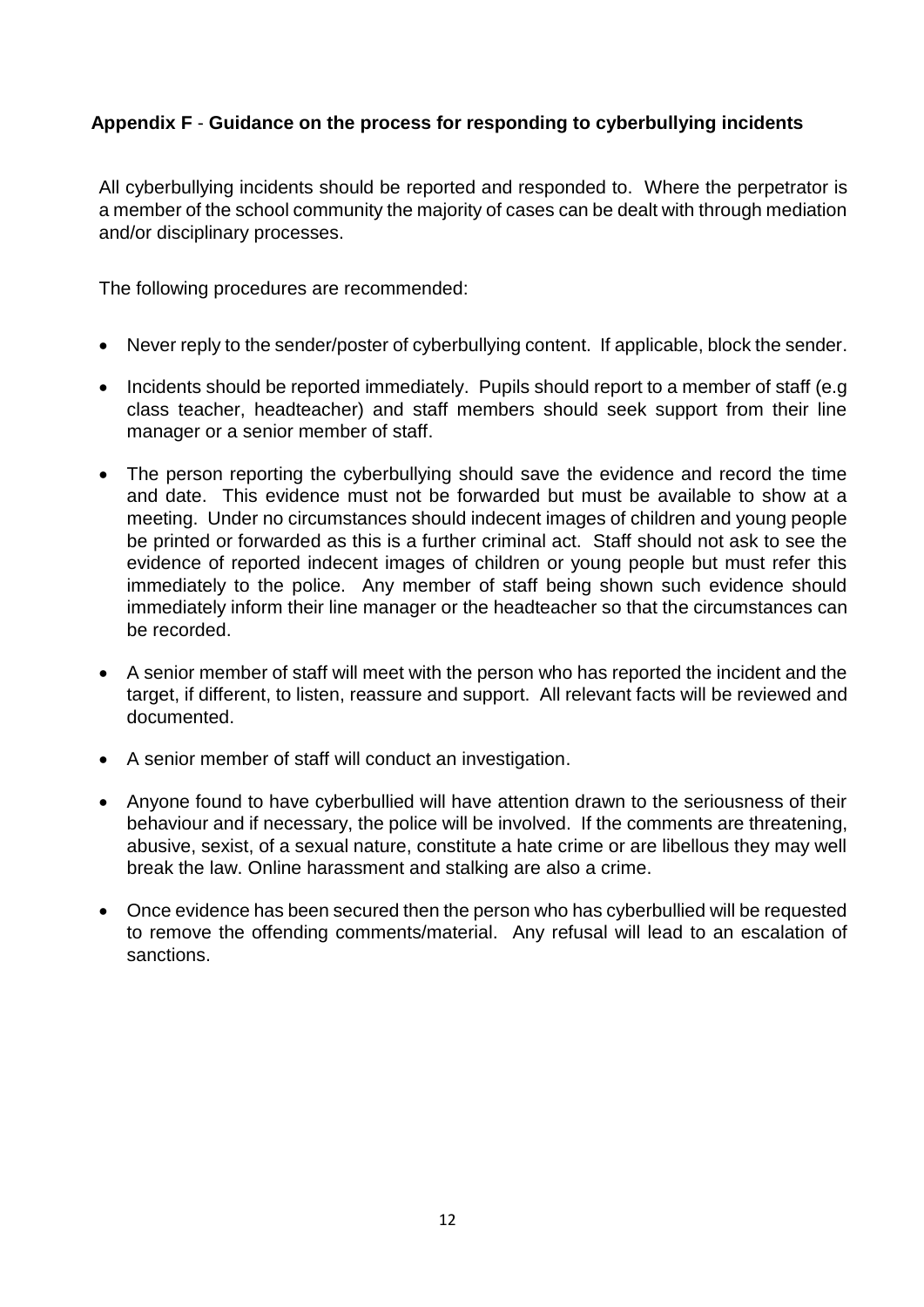# <span id="page-23-0"></span>**Appendix** G - **Guidance for staff on preventing and responding to negative comments on social media**

The school should make it clear which, if any, social media platforms are used to communicate with parents/carers. If used correctly, parents can use a school's social media site as a source of reliable information. The Online Safety Policy (see especially Appendix E Online Safety Policy guide - Summary of key parent/carer responsibilities), clarifies that no other social media platforms should be set up using the school's name or logo.

The school should regularly reinforce with all parties that discussion of school issues on social media platforms, either positive or negative, should not take place as this could bring the school into disrepute and affect families and children. Parents should be encouraged to be good online role models and not post statements written in anger or frustration. Identified routes to raise concerns directly with the school should be used.

If negative comments are posted:

• Collect the facts

As soon as you become aware of adverse comments relating to the school you need to establish what is being said. It is essential that if you have access to the postings they are secured and retained together with any other evidence. Do not become engaged in responding directly.

If the allegations against a member of staff or a pupil are of a serious nature, these will need to be formally investigated. This may involve the police and the headteacher will need to follow the school's safeguarding procedures.

If there is a risk of serious damage to the school reputation or the reputation of individual members of staff, professional legal advice should be sought.

Adverse comments of any kind are highly demotivating and cause stress and anxiety. It is important that the senior staff reassure and support all staff and/or other affected members of the school community.

• Addressing negative comments and complaints

Contact the complainants and invite them to a meeting. In the meeting, make sure you have any evidence available.

The meeting must:

- Draw attention to the seriousness and impact of the actions/postings.
- Ask for the offending remarks to be removed.
- Explore the complainant's grievance.
- Agree next steps.
- Clarify the correct complaints procedures.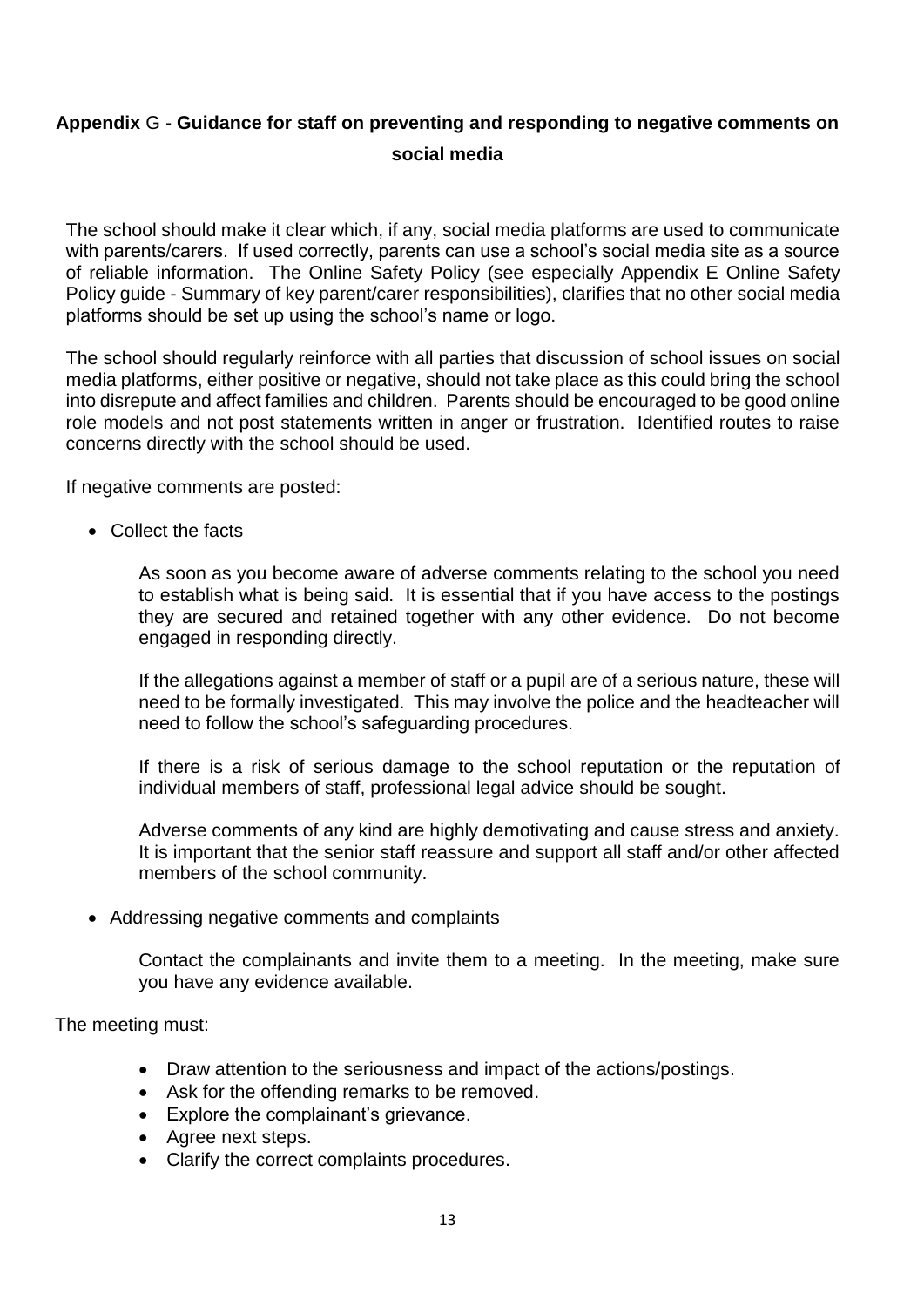If the meeting does not resolve the issue, the parents must be informed that the school will need to take the matter further. This may include:

- Reporting the matter to the social network site if it breaches their rules or breaks the law.
- Reporting the matter to the police if it breaks the law, e.g if the comments are threatening, abusive, malicious, sexist, of a sexual nature, constitute a hate crime or are libellous they may well break the law. Online harassment and stalking are also a crime.

If inappropriate postings continue or the original material is not removed, a second meeting is advisable to re-iterate the seriousness of the matter.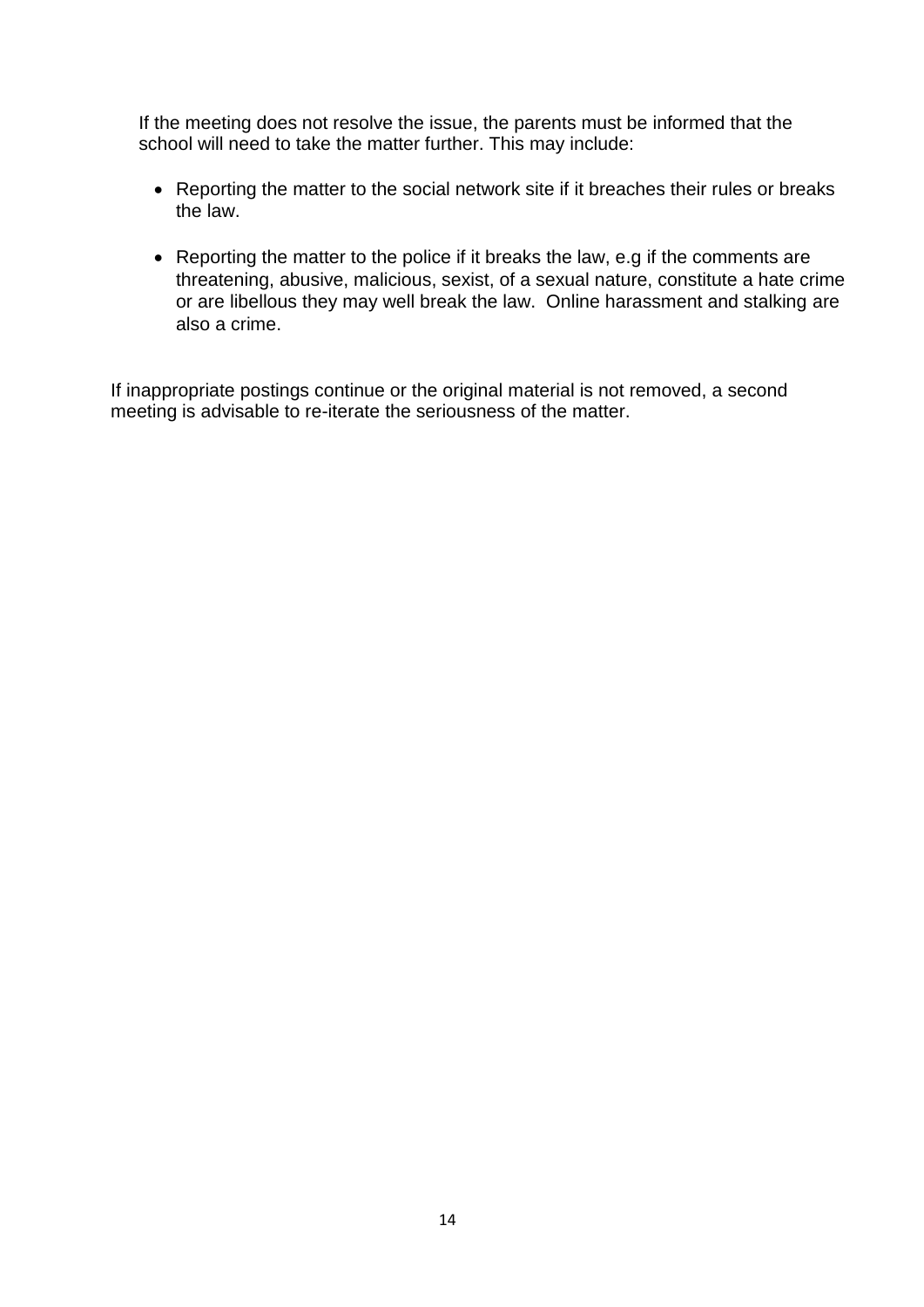# **Appendix H - Online safety incident reporting form**

<span id="page-25-0"></span>Any member of the school community can raise a concern about an online safety incident. If you have witnessed or experienced an incident, please complete the form below to help us to address the issue. It is important that you provide as much detail as possible. Once completed please hand this report to **Mrs Deb**.

| Name of person reporting incident: |                |                 |
|------------------------------------|----------------|-----------------|
| Signature:                         |                |                 |
| Date you are completing this form: |                |                 |
| Where did the incident take place: | Inside school? | Outside school? |
| Date of incident(s):               |                |                 |
| Time of incident(s):               |                |                 |

| Who was involved in the<br>incident(s)? | Full names and/or contact details |
|-----------------------------------------|-----------------------------------|
| Children/young people                   |                                   |
| Staff member(s)                         |                                   |
| Parent(s)/carer(s)                      |                                   |
| Other, please specify                   |                                   |

| Type of incident(s) (indicate as many as apply)                                                               |                                                                                |  |
|---------------------------------------------------------------------------------------------------------------|--------------------------------------------------------------------------------|--|
| Accessing age inappropriate websites,<br>apps and social media                                                | Accessing someone else's account<br>without permission                         |  |
| Forwarding/spreading chain messages<br>or threatening material                                                | Posting images without permission of all<br>involved                           |  |
| Online bullying or harassment (cyber<br>bullying)                                                             | Posting material that will bring an<br>individual or the school into disrepute |  |
| Racist, sexist, homophobic, religious or<br>other hate material                                               | Online gambling                                                                |  |
| Sexting/Child abuse images                                                                                    | Deliberately bypassing security                                                |  |
| Grooming                                                                                                      | Hacking or spreading viruses                                                   |  |
| Accessing, sharing or creating<br>pornographic images and media                                               | Accessing and/or sharing terrorist<br>material                                 |  |
| Accessing, sharing or creating violent<br>images and media                                                    | Drug/bomb making material                                                      |  |
| Creating an account in someone else's<br>Breaching copyright regulations<br>name to bring them into disrepute |                                                                                |  |
| Other breach of acceptable use agreement, please specify                                                      |                                                                                |  |
|                                                                                                               |                                                                                |  |
|                                                                                                               |                                                                                |  |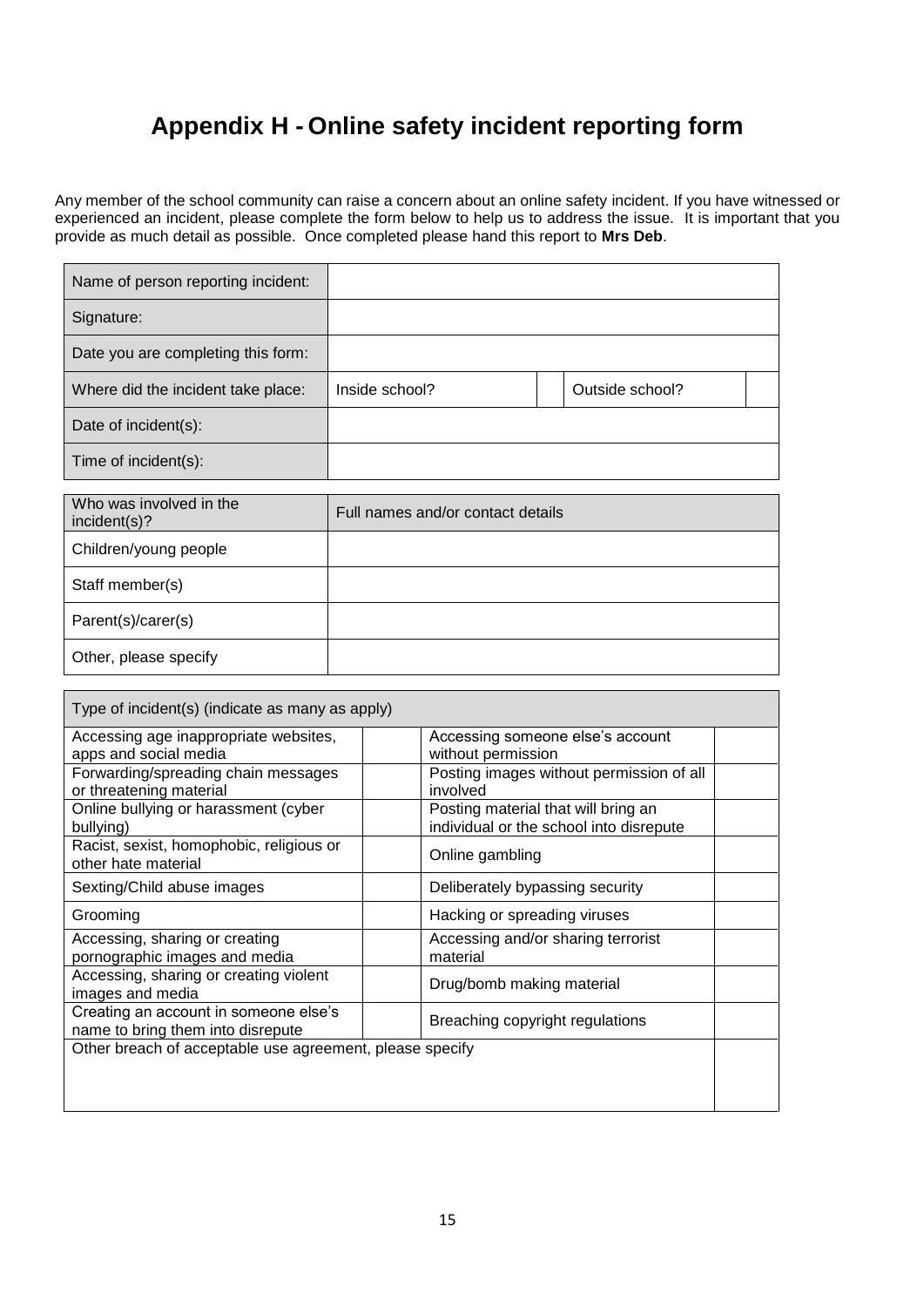| Full description of the incident | What, when, where, how?                                          |
|----------------------------------|------------------------------------------------------------------|
| Name all social media involved   | Specify: Twitter, Facebook, Whatsapp, Snapchat, Instagram<br>etc |
| Evidence of the incident         | Specify any evidence available but do not attach.                |

**Thank you for completing and submitting this form.**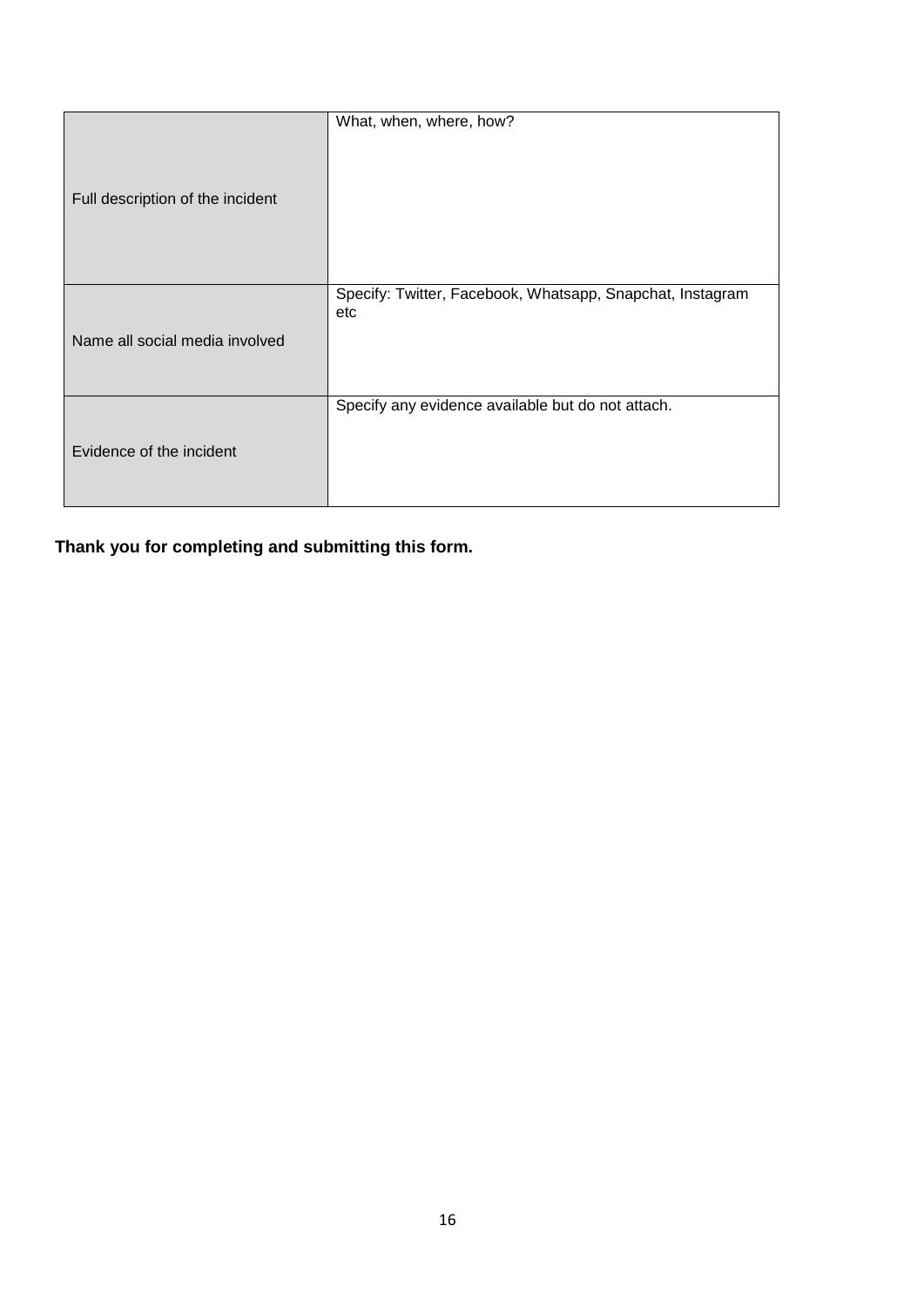# **Appendix I - Online safety incident record**

<span id="page-27-0"></span>

| Name of person reporting incident: |                |                 |
|------------------------------------|----------------|-----------------|
| Date of report:                    |                |                 |
| Where did the incident take place: | Inside school? | Outside school? |
| Date of incident(s):               |                |                 |
| Time of incident(s):               |                |                 |

| Who was involved in the<br>incident(s)? | Full names and/or contact details |
|-----------------------------------------|-----------------------------------|
| Children/young person                   |                                   |
| Staff member(s)                         |                                   |
| Parent(s)/carer(s)                      |                                   |
| Other, please specify                   |                                   |

| Type of incident(s) (indicate as many as apply)                            |                                                                                |  |
|----------------------------------------------------------------------------|--------------------------------------------------------------------------------|--|
| Accessing age inappropriate websites,<br>apps and social media             | Accessing someone else's account without<br>permission                         |  |
| Forwarding/spreading chain messages or<br>threatening material             | Posting images without permission of all<br>involved                           |  |
| Online bullying or harassment<br>(cyberbullying)                           | Posting material that will bring an individual<br>or the school into disrepute |  |
| Racist, sexist, homophobic, religious or<br>other hate material            | Online gambling                                                                |  |
| Sexting/Child abuse images                                                 | Deliberately bypassing security                                                |  |
| Grooming                                                                   | Hacking or spreading viruses                                                   |  |
| Accessing, sharing or creating<br>pornographic images and media            | Accessing and/or sharing terrorist material                                    |  |
| Accessing, sharing or creating violent<br>images and media                 | Drug/bomb making material                                                      |  |
| Creating an account in someone else's<br>name to bring them into disrepute | Breaching copyright regulations                                                |  |
| Other breach of Acceptable Use Agreement                                   |                                                                                |  |
|                                                                            |                                                                                |  |
| Other, please specify                                                      |                                                                                |  |
|                                                                            |                                                                                |  |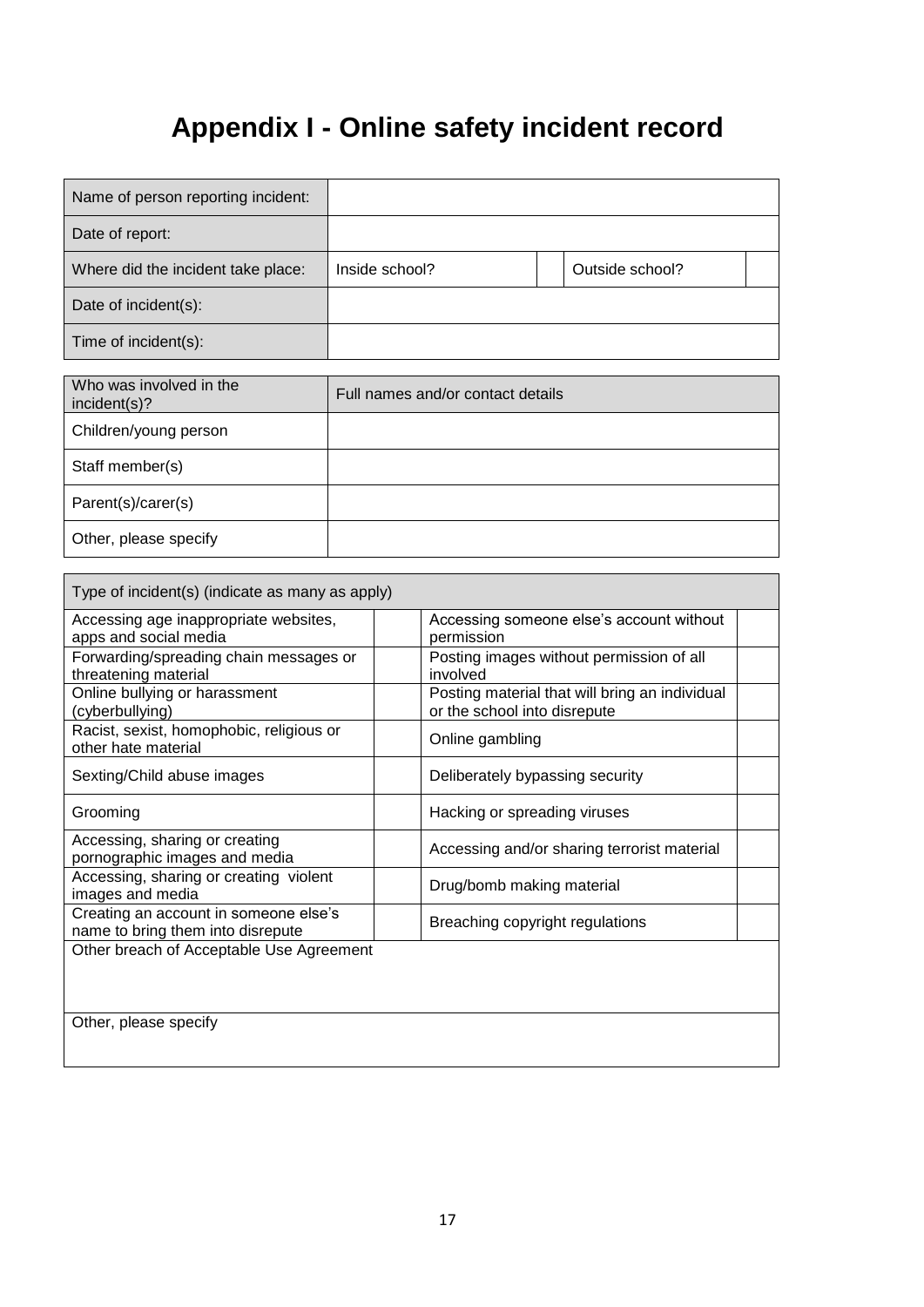| Full description of the incident | What, when, where, how?                                   |
|----------------------------------|-----------------------------------------------------------|
|                                  | Specify: Twitter, Facebook, Whatsapp, Snapchat, Instagram |
| Name all social media involved   | etc                                                       |
| Evidence of the incident         | Specify any evidence provided but do not attach           |

| Immediate action taken following the reported incident:                                         |  |  |  |  |
|-------------------------------------------------------------------------------------------------|--|--|--|--|
| Incident reported to online safety Coordinator/DSL/<br>DSP/Headteacher                          |  |  |  |  |
| Safeguarding advice sought, please specify                                                      |  |  |  |  |
| Referral made to HCC Safeguarding                                                               |  |  |  |  |
| Incident reported to police and/or CEOP                                                         |  |  |  |  |
| Online safety policy to be reviewed/amended                                                     |  |  |  |  |
| Parent(s)/carer(s) informed please specify                                                      |  |  |  |  |
| Incident reported to social networking site                                                     |  |  |  |  |
| Other actions e.g. warnings, sanctions, debrief and<br>support                                  |  |  |  |  |
| Response in the wider community e.g. letters, newsletter<br>item, assembly, curriculum delivery |  |  |  |  |

| <b>Brief summary of incident,</b><br>investigation and outcome<br>(for monitoring purposes) |  |
|---------------------------------------------------------------------------------------------|--|
|---------------------------------------------------------------------------------------------|--|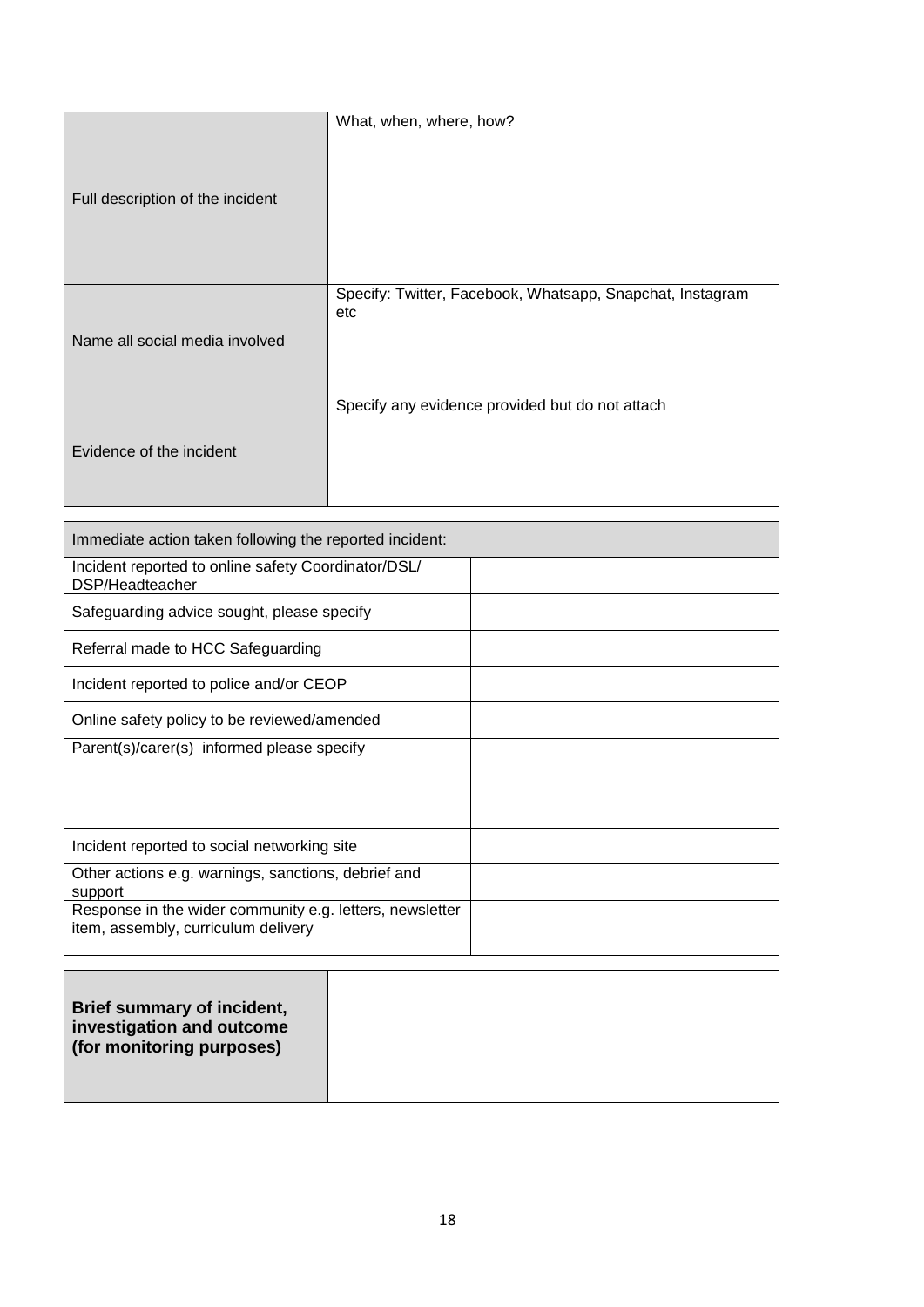# **Appendix J - Online safety incident log**

<span id="page-29-0"></span>Summary details of ALL online safety incidents will be recorded on this form by the online safety coordinator or other designated member of staff. This incident log will be monitored at least termly and information reported to SLT and governors.

| Date<br>&<br>time | Name of pupil or<br>staff member<br>Indicate target (T) or<br>offender (O) | Nature of incident(s) | Details of incident<br>(including evidence) | Outcome<br>including action<br>taken |
|-------------------|----------------------------------------------------------------------------|-----------------------|---------------------------------------------|--------------------------------------|
|                   |                                                                            |                       |                                             |                                      |
|                   |                                                                            |                       |                                             |                                      |
|                   |                                                                            |                       |                                             |                                      |
|                   |                                                                            |                       |                                             |                                      |
|                   |                                                                            |                       |                                             |                                      |